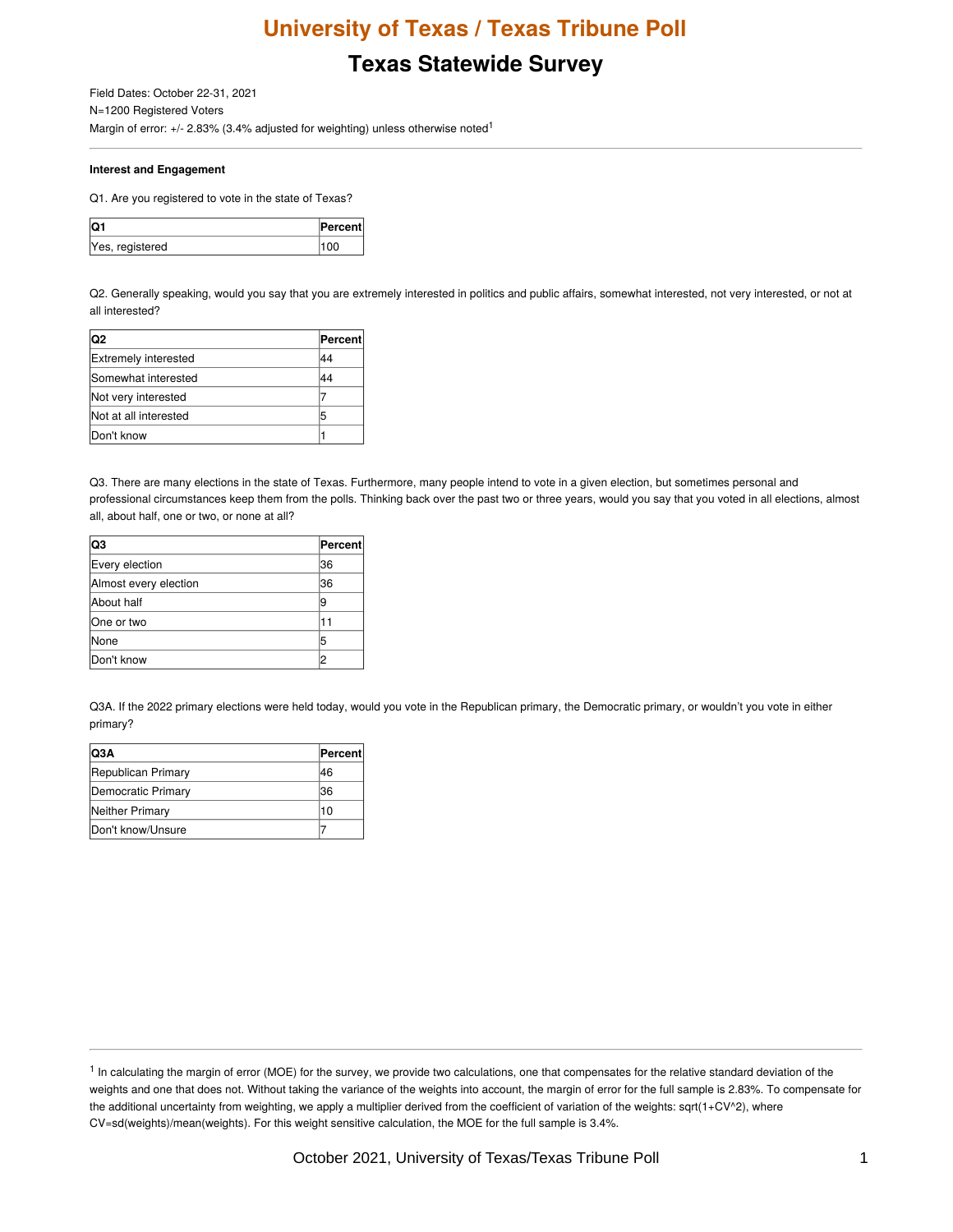# **Texas Statewide Survey**

#### **Most Important Problem**

Q4. What would you say is the most important problem facing this country today? **[Randomize]**

| Q4                                     | Percent        |
|----------------------------------------|----------------|
| Political corruption/leadership        | 15             |
| Coronavirus/COVID-19                   | 12             |
| The economy                            | 8              |
| Border security                        | 8              |
| Immigration                            | 8              |
| Moral decline                          | 5              |
| Health care                            | 5              |
| Environment                            | 5              |
| Federal spending/national debt         | 5              |
| Income inequality                      | 5              |
| Partisan gridlock                      | 3              |
| Voting system                          | 3              |
| Education                              | 3              |
| Crime                                  | 2              |
| Gas prices                             | 2              |
| Unemployment/jobs                      | $\overline{c}$ |
| The media                              | 2              |
| National security/terrorism            | 2              |
| Housing                                | 1              |
| China                                  | 1              |
| Taxes                                  | 1              |
| Race relations                         | 1              |
| Police brutality/police militarization | 1              |
| Gun control/gun violence               | 1              |
| Abortion                               | 1              |
| Opioid/prescription drug abuse         | 0              |
| Russia                                 | 0              |
| Sexual Harassment                      | 0              |
| Social welfare programs                | 0              |
| Oil prices                             | 0              |
| North Korea                            | 0              |
| Energy                                 | 0              |
| Middle East instability                | 0              |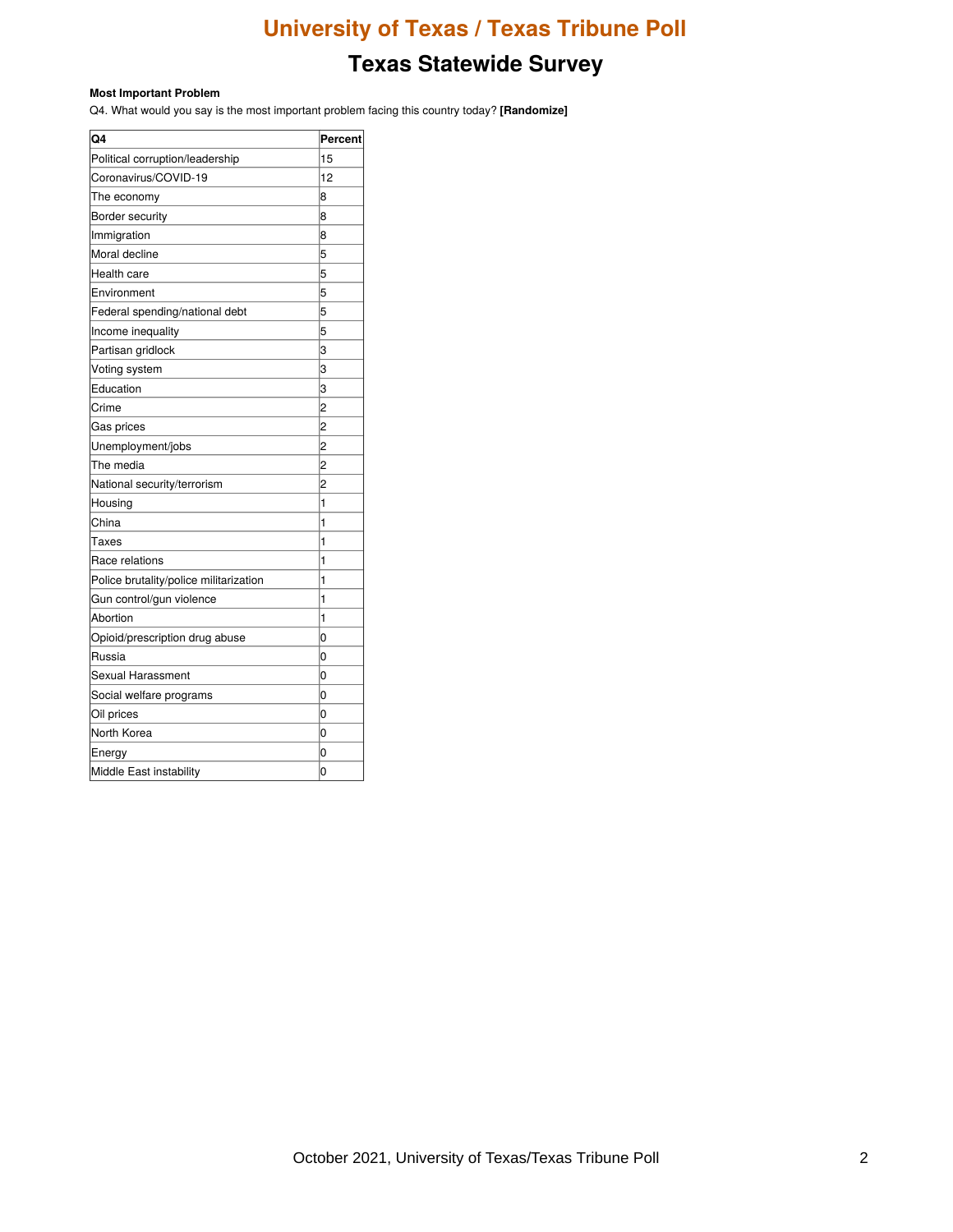### **Texas Statewide Survey**

Q5. What would you say is the most important problem facing the State of Texas today? **[Randomize]**

| Q5                              | Percent        |
|---------------------------------|----------------|
| Border security                 | 20             |
| Immigration                     | 16             |
| Political corruption/leadership | 12             |
| Coronavirus/COVID-19            | 8              |
| Voting rights                   | 5              |
| Health care                     | 4              |
| The economy                     | 4              |
| Abortion                        | 4              |
| Education                       | 3              |
| Moral decline                   | 3              |
| Gun control/gun violence        | 3              |
| Taxes                           | 2              |
| Environment                     | 2              |
| Energy                          | 2              |
| Redistricting                   | 2              |
| The media                       | 1              |
| State budget cuts               | 1              |
| Social welfare programs         | 1              |
| Race relations                  | 1              |
| Gas prices                      | 1              |
| Crime                           | 1              |
| Electoral fraud                 | 1              |
| Oil prices                      | 1              |
| Housing                         | 1              |
| Homelessness                    | 1              |
| Unemployment/jobs               | 1              |
| Transportation/roads/traffic    | 0              |
| Utility rates                   | 0              |
| Property rights                 | 0              |
| State government spending       | 0              |
| Police misconduct               | 0              |
| Pension funding                 | 0              |
| Hurricane recovery              | 0              |
| Opioid/prescription drug abuse  | $\overline{0}$ |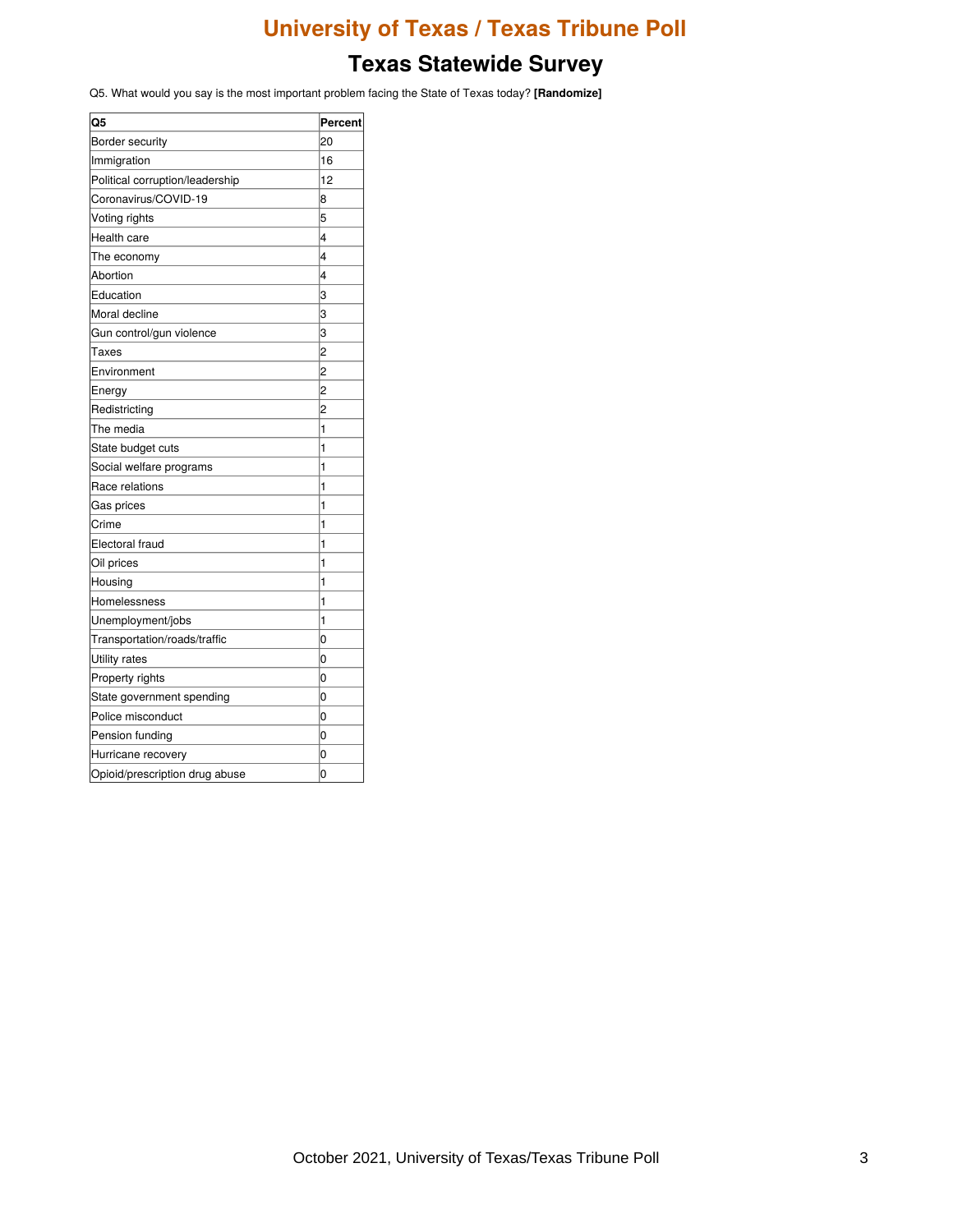Q6. How would you rate the job Joe Biden is doing as president? Would you say that you...

| <b>POTUS</b>     | Approve<br>strongly | Approve<br><b>somewhat</b> | Neither approve nor<br>disapprove | Disapprove<br>somewhat | Disapprove<br>strongly | Don't<br>lknow | <b>TOTAL</b><br><b>APPROVE</b> | <b>TOTAL</b><br><b>DISAPPROVE</b> |
|------------------|---------------------|----------------------------|-----------------------------------|------------------------|------------------------|----------------|--------------------------------|-----------------------------------|
| Oct. 2021        | 16                  |                            |                                   |                        | 148                    |                | 135                            | 155                               |
| Aug. 2021        | l20                 | <b>20</b>                  |                                   |                        | 46                     |                | 140                            | lb.                               |
| <b>June 2021</b> | 124                 |                            |                                   |                        | 42                     |                | 143                            | 14.7                              |
| Apr. 2021        | 27                  |                            |                                   |                        |                        |                | 144                            | 46                                |
| Mar. 2021        | 126                 | 18                         |                                   |                        | 139                    |                | 144                            | 144                               |
| Feb. 2021        | 30                  | 15                         |                                   |                        | 39                     |                | 145                            | 144                               |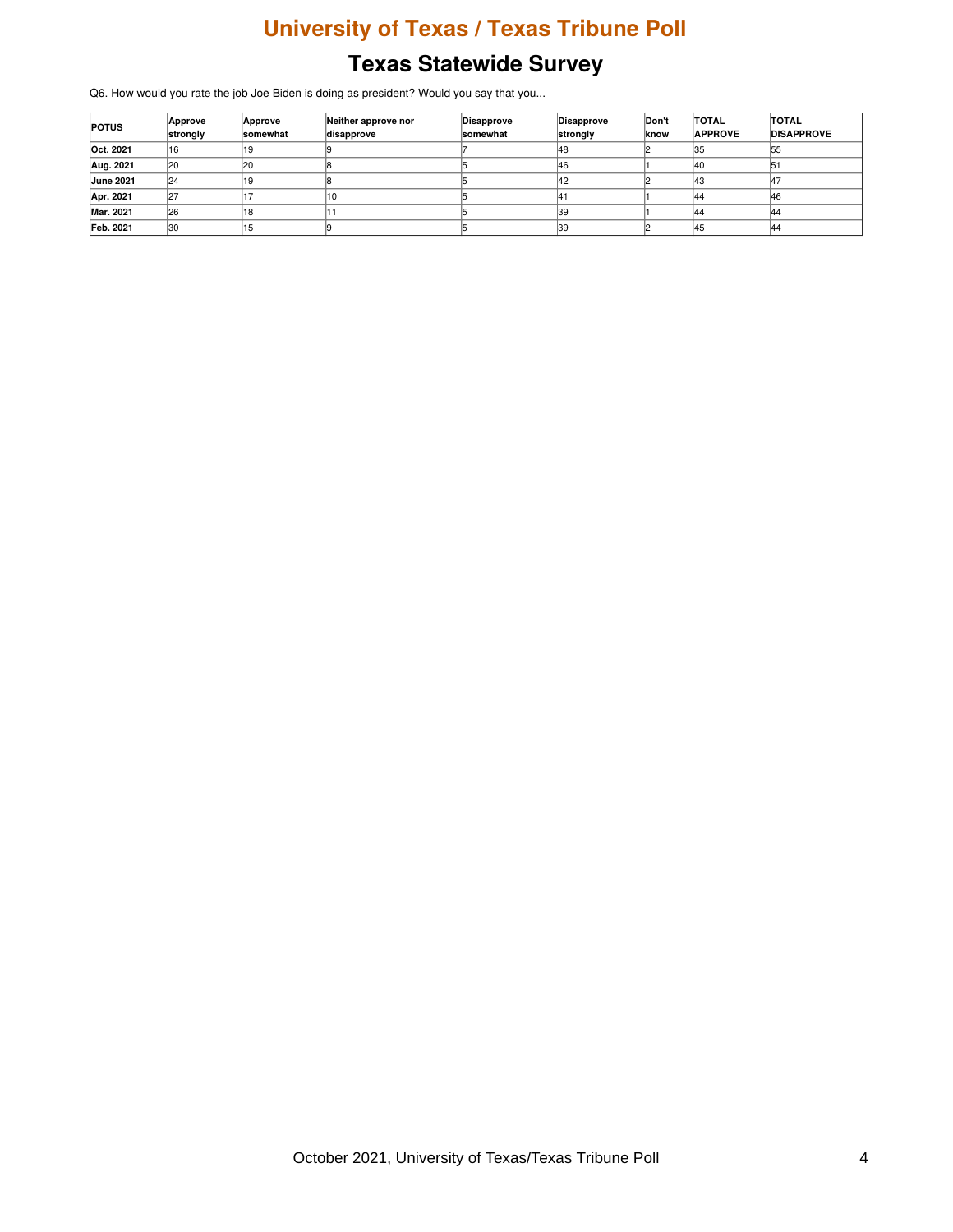Q7. How would you rate the job the U.S. Congress is doing? Would you say that you...

| <b>CONGRESS</b>  | Approve<br>strongly | Approve<br>somewhat | Neither approve nor<br>disapprove | <b>Disapprove</b><br>somewhat | <b>Disapprove</b><br>strongly | Don't<br>know | <b>TOTAL</b><br><b>APPROVE</b> | <b>TOTAL</b><br><b>DISAPPROVE</b> |
|------------------|---------------------|---------------------|-----------------------------------|-------------------------------|-------------------------------|---------------|--------------------------------|-----------------------------------|
| Oct. 2021        | lз                  | 16                  | 17                                | 19                            | 42                            |               | 19                             | 61                                |
| Aug. 2021        | l4                  | 17                  | 17                                | 19                            | 40                            | l4            | 21                             | 59                                |
| <b>June 2021</b> | lз                  | 14                  | 18                                | 20                            | 41                            | 3             | 17                             | 61                                |
| Apr. 2021        | l4                  | 20                  | 17                                | 18                            | 37                            | lз            | 24                             | 55                                |
| Mar. 2021        |                     | 22                  | 19                                | 13                            | 36                            | lз            | 29                             | 49                                |
| Feb. 2021        | 17                  | 15                  | 17                                | 14                            | 43                            | l4            | 22                             | 57                                |
| Oct. 2020        | 5                   | 15                  | 17                                | 23                            | 37                            | lз            | 20                             | 60                                |
| <b>June 2020</b> | 4                   | 15                  | 16                                | 26                            | 36                            | lз            | 19                             | 62                                |
| Apr. 2020        | 6                   | 17                  | 18                                | 24                            | 32                            | Iз            | 23                             | 56                                |
| Feb. 2020        | 5                   | 13                  | 16                                | 19                            | 42                            | l4            | 18                             | 61                                |
| Oct. 2019        | 17                  | 14                  | 18                                | 23                            | 35                            | 4             | 21                             | 58                                |
| <b>June 2019</b> | l4                  | 14                  | 19                                | 21                            | 39                            | lз            | 18                             | 60                                |
| Feb. 2019        | 4                   | 14                  | 18                                | 26                            | 35                            | lз            | 18                             | 61                                |
| Oct. 2018        | l4                  | 22                  | 16                                | 19                            | 38                            | 2             | 26                             | 57                                |
| <b>June 2018</b> | lз                  | 15                  | 18                                | 21                            | 38                            | l4            | 18                             | 59                                |
| Feb. 2018        | l2                  | 17                  | 16                                | 22                            | 39                            | 3             | 19                             | 61                                |
| Oct. 2017        | l2                  | 10                  | 15                                | 24                            | 45                            | lз            | 12                             | 69                                |
| <b>June 2017</b> | l2                  | 13                  | 15                                | 24                            | 43                            | l4            | 15                             | 67                                |
| Feb. 2017        | l5                  | 21                  | 20                                | 18                            | 32                            | 5             | 26                             | 50                                |
| Oct. 2016        | l2                  | 8                   | 18                                | 27                            | 41                            | 4             | 10                             | 68                                |
| <b>June 2016</b> | 2                   | l8                  | 16                                | 24                            | 45                            | 5             | 10                             | 69                                |
| Feb. 2016        | 2                   | 10                  | 17                                | 24                            | 43                            | 4             | 12                             | 67                                |
| Oct. 2015        | l2                  | l8                  | 17                                | 25                            | 46                            | lз            | 10                             | 71                                |
| June 2015        | l2                  | 13                  | 21                                | 26                            | 36                            | 2             | 15                             | 62                                |
| Feb. 2015        | Jз                  | 17                  | 19                                | 24                            | 34                            | lз            | 20                             | 58                                |
| Oct. 2014        | 2                   | 12                  | 13                                | 30                            | 41                            | 2             | 14                             | 71                                |
| <b>June 2014</b> | lз                  | 8                   | 15                                | 24                            | 48                            | lз            | 11                             | 72                                |
| Feb. 2014        | lз                  | 8                   | 15                                | 23                            | 49                            | l2            | 11                             | 72                                |
| Oct. 2013        | 2                   | 6                   | 12                                | 21                            | 56                            | lз            | 8                              | 77                                |
| <b>June 2013</b> | l2                  | 10                  | 16                                | 23                            | 46                            | l2            | 12                             | 69                                |
| Feb. 2013        | lз                  | 11                  | 12                                | 23                            | 48                            | lз            | 14                             | 71                                |
| Oct. 2012        |                     | 10                  | 18                                | 26                            | 43                            | lз            | 11                             | 69                                |
| <b>May 2012</b>  |                     | l9                  | 16                                | 23                            | 48                            | lз            | 10                             | 71                                |
| Feb. 2012        |                     | 10                  | 14                                | 26                            | 47                            | l2            | 11                             | 73                                |
| Oct. 2011        | 2                   | 9                   | 10                                | 26                            | 51                            | 2             | 11                             | 77                                |
| <b>May 2011</b>  |                     | 15                  | 19                                | 27                            | 35                            | lз            | 16                             | 62                                |
| Feb. 2011        |                     | 17                  | 19                                | 26                            | 32                            | l4            | 18                             | 58                                |
| Oct. 2009        | l2                  | 12                  | 11                                | 22                            | 49                            | l4            | 14                             | 71                                |
| <b>June 2009</b> | 2                   | 18                  | 22                                | 22                            | 36                            | lо            | 20                             | 58                                |
| Mar. 2009        | l4                  | 22                  | 22                                | 15                            | 37                            | lo            | 26                             | 52                                |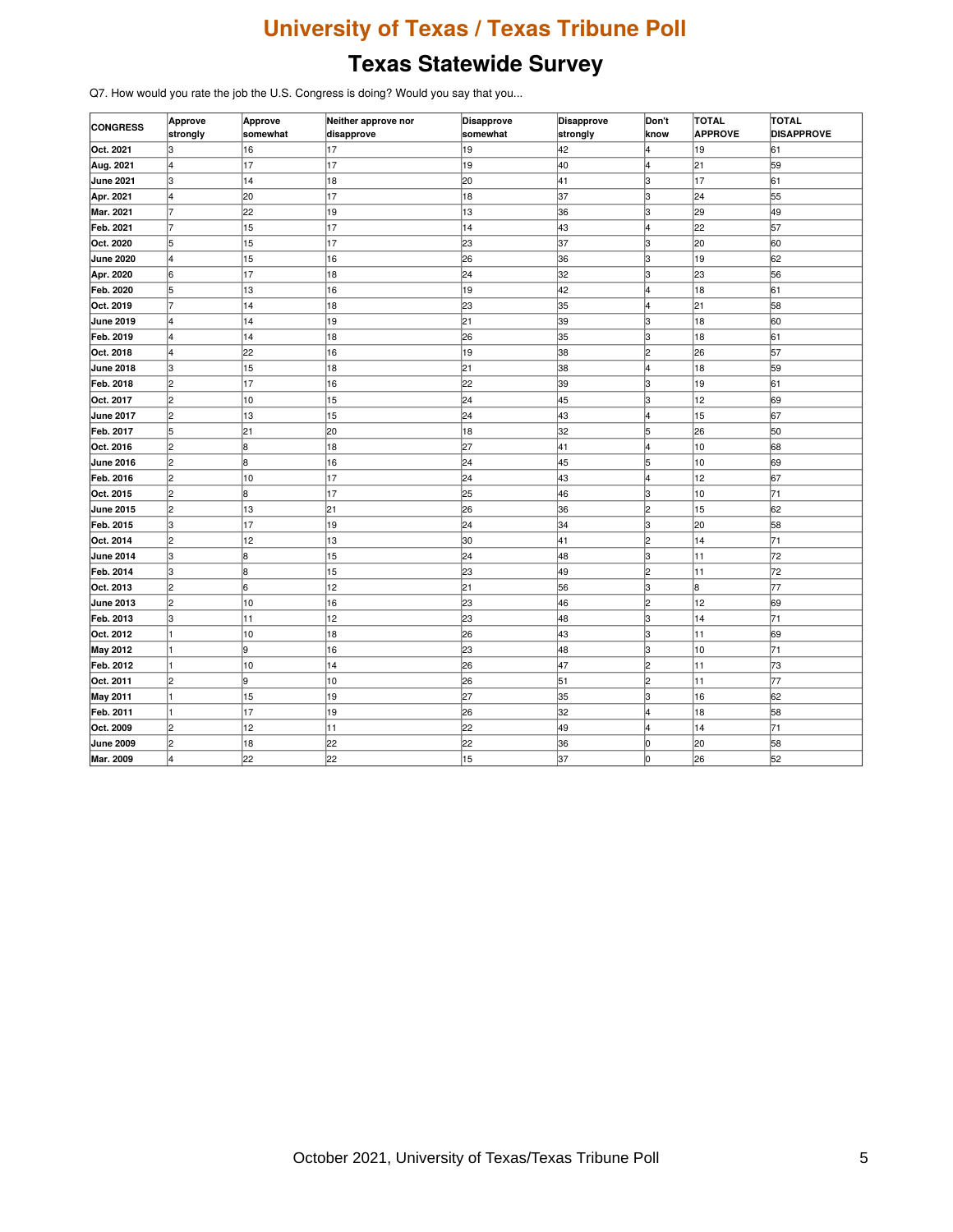Q8A. How would you rate the job Greg Abbott is doing as Governor? Would you say that you...

| <b>GOVERNOR</b>  | Approve  | Approve         | Neither approve nor | Disapprove | <b>Disapprove</b> | Don't | <b>TOTAL</b>   | TOTAL             |
|------------------|----------|-----------------|---------------------|------------|-------------------|-------|----------------|-------------------|
|                  | strongly | <b>somewhat</b> | disapprove          | somewhat   | strongly          | know  | <b>APPROVE</b> | <b>DISAPPROVE</b> |
| Oct. 2021        | 19       | 24              | 18                  | 10         | 38                | l2    | 43             | 48                |
| Aug. 2021        | 19       | 22              |                     | 19         | 41                | l2    | 41             | 50                |
| June 2021        | 24       | 20              | 10                  | l8         | 36                |       | 44             | 44                |
| Apr. 2021        | 19       | 24              | 11                  | 13         | 32                | l2    | 43             | 45                |
| Mar. 2021        | 22       | 23              | 10                  | l9         | 34                |       | 45             | 43                |
| Feb. 2021        | 21       | 25              | 12                  | 12         | 27                | lз    | 46             | 39                |
| Oct. 2020        | 20       | 27              | 12                  | 16         | 24                | l2    | 47             | 40                |
| June 2020        | 29       | 20              | 10                  | 13         | 26                | Iз    | 49             | 39                |
| Apr. 2020        | 31       | 25              | l9                  | 14         | 18                | l4    | 56             | 32                |
| Feb. 2020        | 30       | 18              | 11                  | 10         | 24                |       | 48             | 34                |
| Oct. 2019        | 30       | 22              | 15                  | l9         | 19                | 16    | 52             | 28                |
| June 2019        | 29       | 22              | 13                  | 11         | 20                | 5     | 51             | 31                |
| Feb. 2019        | 33       | 18              | 12                  | 11         | 21                | 5     | 51             | 32                |
| Oct. 2018        | 36       | 16              | 12                  | l9         | 23                | 5     | 52             | 32                |
| June 2018        | 27       | 20              | 13                  | 12         | 24                | 5     | 47             | 36                |
| Feb. 2018        | 28       | 18              | 18                  | l8         | 23                | 5     | 46             | 31                |
| Oct. 2017        | 27       | 21              | 14                  | 11         | 22                | 5     | 48             | 33                |
| <b>June 2017</b> | 27       | 18              | 12                  | l9         | 29                | l4    | 45             | 38                |
| Feb. 2017        | 27       | 18              | 17                  | l9         | 24                | 15    | 45             | 33                |
| Oct. 2016        | 21       | 21              | 17                  | 10         | 23                | l8    | 42             | 33                |
| <b>June 2016</b> | 20       | 22              | 19                  | 10         | 21                | 18    | 42             | 31                |
| Feb. 2016        | 18       | 23              | 24                  | l9         | 20                | 16    | 41             | 29                |
| Oct. 2015        | 20       | 22              | 21                  | 10         | 19                |       | 42             | 29                |
| June 2015        | 22       | 24              | 19                  | l8         | 20                | 17    | 46             | 28                |
| Oct. 2014        | 22       | 24              | 13                  | 11         | 27                | lз    | 46             | 38                |
|                  |          |                 |                     |            |                   |       |                |                   |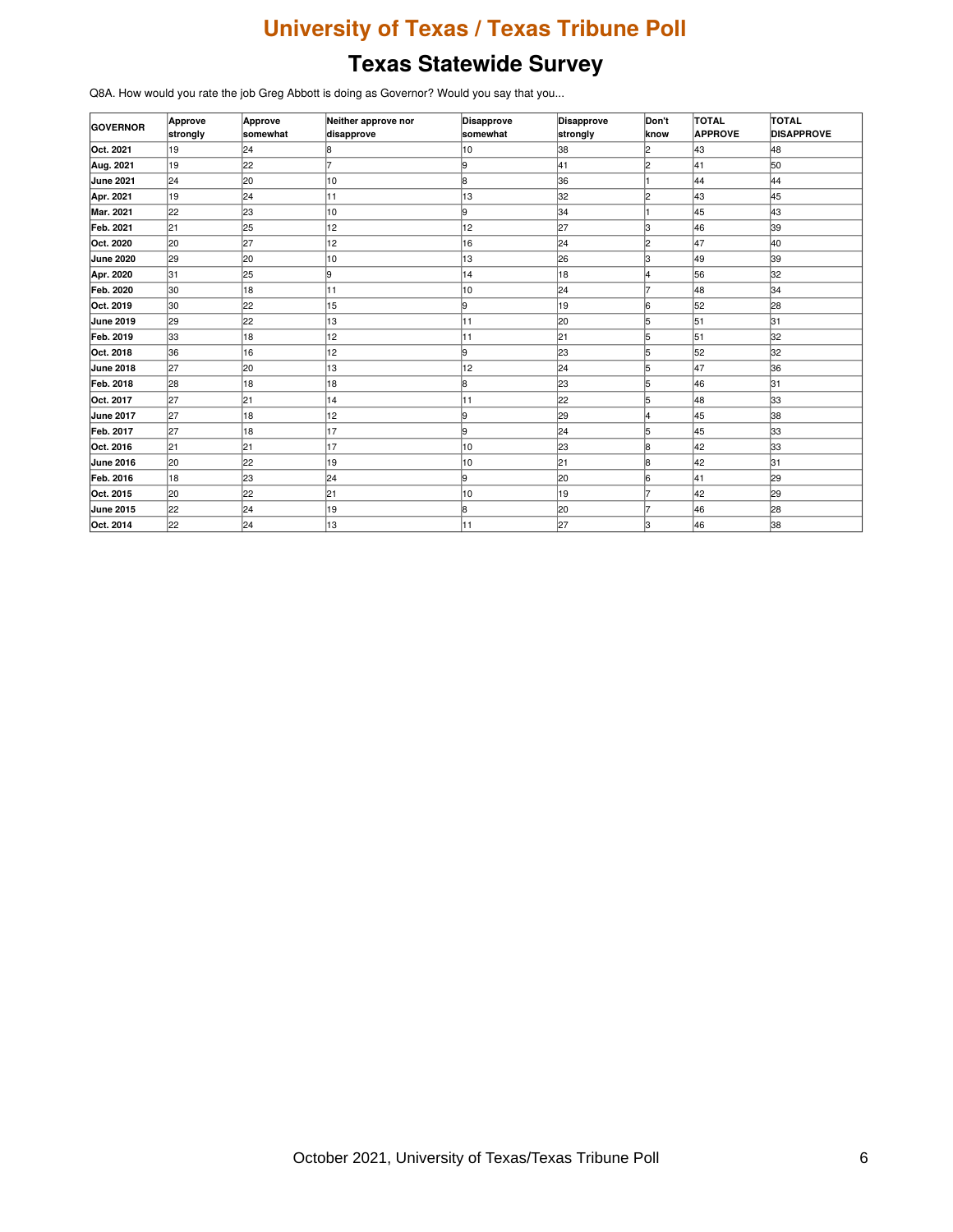Q8B. How would you rate the job Dan Patrick is doing as Lieutenant Governor? Would you say that you...

| <b>LTGOVERNOR</b> | Approve  | Approve  | Neither approve nor | Disapprove | <b>Disapprove</b> | Don't | <b>TOTAL</b>   | TOTAL             |
|-------------------|----------|----------|---------------------|------------|-------------------|-------|----------------|-------------------|
|                   | strongly | somewhat | disapprove          | somewhat   | strongly          | know  | <b>APPROVE</b> | <b>DISAPPROVE</b> |
| Oct. 2021         | 17       | 18       | 15                  |            | 33                | 10    | 35             | 39                |
| Aug. 2021         | 17       | 16       | 13                  |            | 35                | 11    | l33            | 42                |
| June 2021         | 19       | 17       | 16                  | 6          | 31                | 11    | 36             | 37                |
| Apr. 2021         | 19       | 16       | 15                  | l6         | 33                | 11    | 35             | 39                |
| <b>Mar. 2021</b>  | 22       | 15       | 17                  | l6         | 31                | 10    | 137            | 37                |
| Feb. 2021         | 20       | 17       | 15                  | 5          | 31                | 12    | 37             | 36                |
| Oct. 2020         | 18       | 19       | 13                  | l6         | 31                | 12    | 37             | 37                |
| June 2020         | 22       | 17       | 12                  | l6         | 32                | 11    | 39             | 38                |
| Apr. 2020         | 20       | 20       | 13                  |            | 29                | 11    | 40             | 36                |
| Feb. 2020         | 21       | 18       | 13                  |            | 28                | 12    | 39             | 35                |
| Oct. 2019         | 22       | 17       | 15                  | l9         | 23                | 14    | 39             | 32                |
| <b>June 2019</b>  | 22       | 19       | 18                  | 16         | 25                | 11    | 41             | 31                |
| Feb. 2019         | 24       | 18       | 16                  | l6         | 25                | 10    | 42             | 31                |
| Oct. 2018         | 27       | 17       | 14                  | l5         | 26                | 11    | 44             | 31                |
| June 2018         | 18       | 18       | 18                  | l8         | 26                | 12    | 36             | 34                |
| Feb. 2018         | 19       | 17       | 21                  | l8         | 25                | 10    | 36             | 33                |
| Oct. 2017         | 16       | 20       | 19                  |            | 24                | 13    | 36             | 31                |
| <b>June 2017</b>  | 15       | 19       | 18                  | l8         | 28                | 11    | 34             | 36                |
| Feb. 2017         | 16       | 16       | 24                  | l8         | 23                | 14    | 32             | 31                |
| Oct. 2016         | 12       | 19       | 20                  | l9         | 22                | 18    | 31             | 31                |
| <b>June 2016</b>  | 12       | 19       | 24                  | l8         | 22                | 15    | 31             | 30                |
| Feb. 2016         | 8        | 19       | 30                  |            | 20                | 16    | 27             | 27                |
| Oct. 2015         | 10       | 19       | 28                  | ļ9         | 17                | 16    | 29             | 26                |
| <b>June 2015</b>  | 13       | 19       | 28                  | l8         | 16                | 15    | 32             | 24                |

Q8C. How would you rate the job Dade Phelan is doing as Speaker of the Texas House of Representatives? Would you say that you...

| <b>SPEAKER</b>   | Approve<br>strongly | Approve<br>somewhat | Neither approve nor<br>disapprove | Disapprove<br><b>somewhat</b> | Disapprove<br>strongly | Don't<br><b>Iknow</b> | <b>TOTAL</b><br><b>APPROVE</b> | <b>TOTAL</b><br><b>DISAPPROVE</b> |
|------------------|---------------------|---------------------|-----------------------------------|-------------------------------|------------------------|-----------------------|--------------------------------|-----------------------------------|
| Oct. 2021        |                     | . 14                | 22                                |                               | l20                    | 30                    | 120                            | 28                                |
| Aug. 2021        |                     | 15                  |                                   |                               | 23                     | 24                    | 123                            | 32                                |
| <b>June 2021</b> |                     | 15                  | 125                               |                               | 19                     | 128                   | 120                            | 127                               |
| Apr. 2021        |                     |                     | 26                                |                               | 14                     | 131                   | 120                            | 22                                |
| Mar. 2021        |                     | 13                  | 129                               |                               |                        | 31                    | 19                             | I2.                               |
| Feb. 2021        |                     | 15                  | 130                               |                               |                        | 130                   | loo<br>ے                       | 18                                |

Q8C2. How would you rate the job the Texas Legislature is doing? Would you say that you...

|                  | <b>Approve</b><br>strongly | Approve<br><b>somewhat</b> | Neither approve nor<br>disapprove | Disapprove<br><b>somewhat</b> | <b>Disapprove</b><br>strongly | Don't<br><b>Iknow</b> | <b>TOTAL</b><br><b>APPROVE</b> | <b>TOTAL</b><br><b>DISAPPROVE</b> |
|------------------|----------------------------|----------------------------|-----------------------------------|-------------------------------|-------------------------------|-----------------------|--------------------------------|-----------------------------------|
| Oct. 2021        | 10                         | 25                         |                                   | 13                            | 127                           |                       | 35                             | 40                                |
| Aug. 2021        |                            | 20                         | 16                                | 19                            | 29                            |                       | 28                             | 48                                |
| <b>June 2021</b> |                            | 26                         | 119                               | 15                            | 23                            |                       | 35                             | 38                                |
| <b>June 2019</b> |                            | 30                         | 22                                | 16                            | 13                            | 11                    | 138                            | 29                                |
| Oct. 2017        |                            | 23                         | 21                                | 7                             | 20                            | 13                    | 128                            | 137                               |
| <b>June 2017</b> | 12                         | 22                         | 18                                | 15                            | 27                            |                       | 34                             | 42                                |
| <b>June 2015</b> | 10                         | 32                         | 120                               | 14                            | 16                            |                       | 142                            | 30                                |
| Oct. 2013        |                            | 24                         | 24                                |                               | 22                            |                       | 31                             | 39                                |
| <b>June 2013</b> |                            | 27                         | 26                                | 19                            | 16                            |                       | 35                             | 35                                |
| <b>May 2011</b>  |                            | 28                         | 22                                | 18                            | 20                            |                       | 35                             | 38                                |
| Feb. 2011        |                            | 26                         | 27                                | 20                            | 15                            | 6                     | 132                            | 35                                |

Q8D. How would you rate the job Ken Paxton is doing as Attorney General? Would you say that you...

| Q8D              | Approve<br><b>somewhat</b> | Approve<br>strongly | Disapprove<br>somewhat | Disapprove<br>strongly | <b>Don't</b><br>lknow | Don't<br>lknow | Neither approve nor<br>disapprove | <b>TOTAL</b><br><b>APPROVE</b> | <b>TOTAL</b><br><b>DISAPPROVE</b> |
|------------------|----------------------------|---------------------|------------------------|------------------------|-----------------------|----------------|-----------------------------------|--------------------------------|-----------------------------------|
| Oct. 2021        | 16                         | 19                  |                        | 130                    |                       |                | د ا                               | 135                            |                                   |
| Aug. 2021        | 16                         | '19                 |                        | 32                     |                       |                | l16                               | 35                             | 138                               |
| <b>June 2021</b> | 16                         |                     |                        | 130                    |                       |                | l19                               | 133                            | 136                               |
| Apr. 2021        | 15                         |                     |                        | 130                    |                       |                | 16                                | 32                             | 136                               |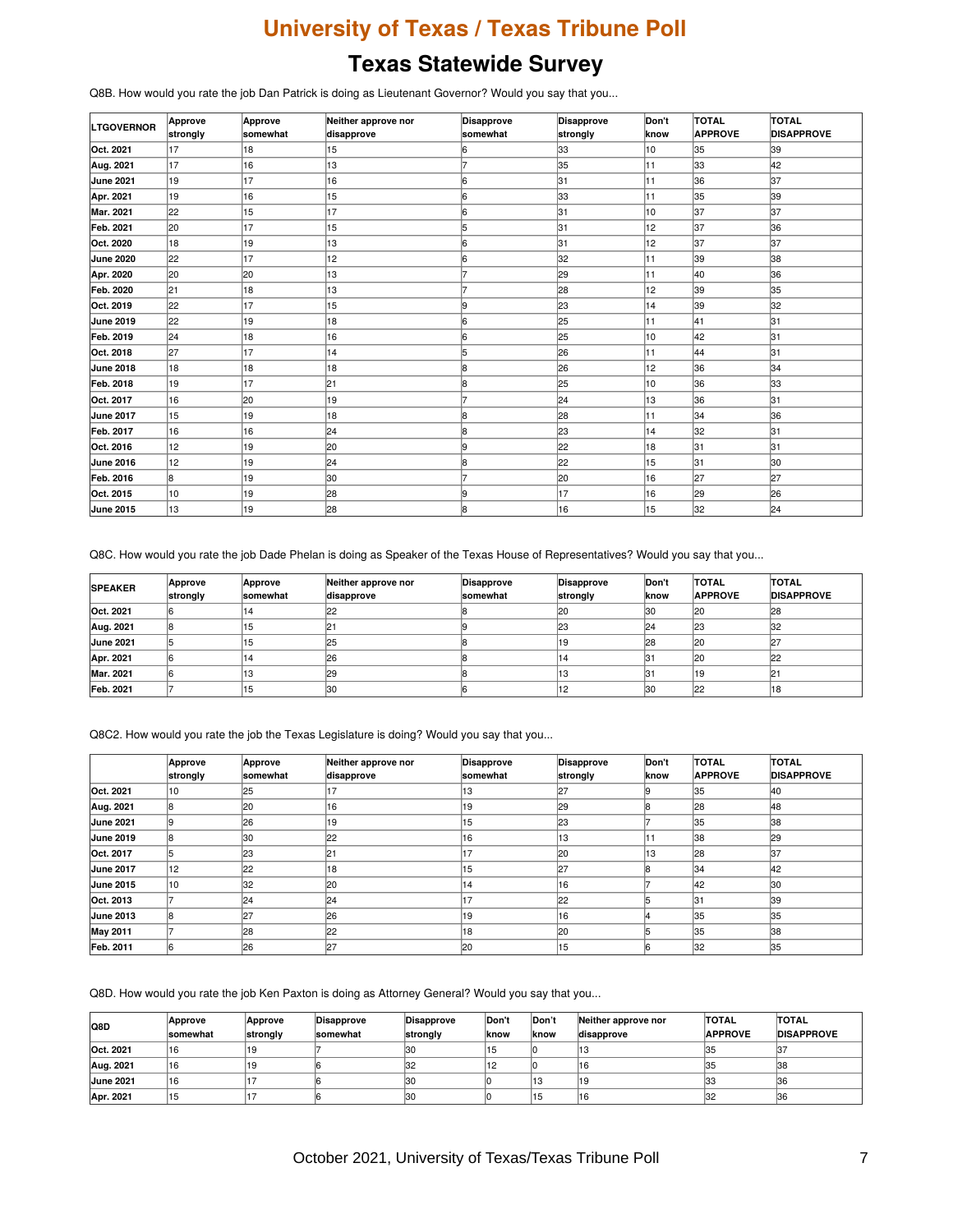#### **[RANDOMIZE Q9A-Q9B]**

Q9A. How would you rate the job Ted Cruz is doing as U.S. Senator? Would you say that you...

| <b>SENCRUZ</b>   | Approve<br>strongly | Approve<br>somewhat | Neither approve nor<br>disapprove | Disapprove<br>somewhat | Disapprove<br>strongly | Don't<br>know  | <b>TOTAL</b><br><b>APPROVE</b> | TOTAL<br><b>DISAPPROVE</b> |
|------------------|---------------------|---------------------|-----------------------------------|------------------------|------------------------|----------------|--------------------------------|----------------------------|
| Oct. 2021        | 30                  | 15                  |                                   |                        | 38                     | 5              | 45                             | 44                         |
| Aug. 2021        | 28                  | 14                  |                                   | 15                     | 41                     | lЗ             | 42                             | 46                         |
| June 2021        | 31                  | 12                  |                                   | 16                     | 40                     | lЗ             | 43                             | 46                         |
| Apr. 2021        | 31                  | 12                  |                                   | 18                     | 40                     | lЗ             | 43                             | 48                         |
| Mar. 2021        | 28                  | 15                  |                                   | 15                     | 41                     | 4              | 43                             | 46                         |
| Feb. 2021        | 33                  | 12                  |                                   | 15                     | 38                     | 4              | 45                             | 43                         |
| Oct. 2020        | 31                  | 15                  |                                   | l6                     | 36                     | 4              | 46                             | 42                         |
| <b>June 2020</b> | 30                  | 16                  |                                   | 19                     | 33                     | 4              | 46                             | 42                         |
| Apr. 2020        | 29                  | 16                  |                                   |                        | 32                     | l6             | 45                             | 39                         |
| Feb. 2020        | 29                  | 13                  |                                   | 18                     | 36                     |                | 42                             | 44                         |
| Oct. 2019        | 28                  | 18                  |                                   |                        | 30                     |                | 46                             | 39                         |
| June 2019        | 27                  | 20                  | 10                                | l8                     | 31                     | 4              | 47                             | 39                         |
| Feb. 2019        | 31                  | 15                  |                                   |                        | 34                     | 4              | 46                             | 41                         |
| Oct. 2018        | 34                  | 13                  |                                   | 15                     | 37                     | lЗ             | 47                             | 42                         |
| June 2018        | 21                  | 18                  | 13                                | l8                     | 33                     | $\overline{z}$ | 39                             | 41                         |
| Feb. 2018        | 22                  | 18                  | 12                                | l9                     | 32                     | $\overline{ }$ | 40                             | 41                         |
| Oct. 2017        | 19                  | 19                  | 13                                | $\overline{2}$         | 31                     | 5              | 38                             | 43                         |
| June 2017        | 21                  | 17                  | 12                                | l9                     | 35                     | l6             | 38                             | 44                         |
| Feb. 2017        | 20                  | 18                  | 14                                | 10                     | 29                     | l9             | 38                             | 39                         |
| Oct. 2016        | 16                  | 19                  | 13                                | 11                     | 34                     | 7              | 35                             | 45                         |
| <b>June 2016</b> | 18                  | 17                  | 13                                | 12                     | 31                     | l9             | 35                             | 43                         |
| Feb. 2016        | 18                  | 19                  | 15                                | 10                     | 32                     | 6              | 37                             | 42                         |
| Oct. 2015        | 27                  | 17                  | 11                                | 9                      | 28                     | 19             | 44                             | 37                         |

Q9B How would you rate the job John Cornyn is doing as U.S. Senator? Would you say that you...

| <b>SENCORNYN</b> | <b>Approve</b><br>strongly | Approve<br>somewhat | Neither approve nor<br>disapprove | Disapprove<br>somewhat | Disapprove<br>strongly | Don't<br>know | <b>TOTAL</b><br><b>APPROVE</b> | TOTAL<br><b>DISAPPROVE</b> |
|------------------|----------------------------|---------------------|-----------------------------------|------------------------|------------------------|---------------|--------------------------------|----------------------------|
| Oct. 2021        | 10                         | 19                  | 16                                | 16                     | 28                     | 11            | 29                             | 44                         |
| Aug. 2021        | 10                         | 18                  | 17                                | 13                     | 31                     | 10            | 28                             | 44                         |
| <b>June 2021</b> | 13                         | 21                  | 16                                | 12                     | 29                     | 8             | 34                             | 41                         |
| Apr. 2021        | 12                         | 19                  | 15                                | 13                     | 30                     | 10            | 31                             | 43                         |
| <b>Mar. 2021</b> | 12                         | 21                  | 16                                | 14                     | 28                     | 9             | l33                            | 42                         |
| Feb. 2021        | 12 <sup>2</sup>            | 20                  | 18                                | 13                     | 29                     | l8            | 32                             | 42                         |
| Oct. 2020        | 18                         | 21                  | 12                                | 11                     | 28                     | 10            | 39                             | 39                         |
| <b>June 2020</b> | 15                         | 21                  | 13                                | 13                     | 27                     | 11            | 36                             | 40                         |
| Apr. 2020        | 15                         | 23                  | 13                                | 10                     | 26                     | 13            | 38                             | 36                         |
| Feb. 2020        | 16                         | 20                  | 13                                | 19                     | 30                     | 12            | 36                             | 39                         |
| Oct. 2019        | 15                         | 20                  | 16                                | 10                     | 24                     | 15            | 35                             | 34                         |
| <b>June 2019</b> | 14                         | 23                  | 17                                | 11                     | 23                     | 12            | 37                             | 34                         |
| Feb. 2019        | 15                         | 21                  | 18                                | 13                     | 22                     | 11            | 36                             | 35                         |
| Oct. 2018        | 17                         | 22                  | 15                                | 19                     | 25                     | 13            | 39                             | 34                         |
| <b>June 2018</b> | 8                          | 19                  | 21                                | $\overline{4}$         | 24                     | 13            | 27                             | 38                         |
| Feb. 2018        | 10                         | 19                  | 23                                | 5                      | 23                     | 10            | 29                             | 38                         |
| Oct. 2017        |                            | 21                  | 18                                | 5                      | 27                     | 12            | 28                             | 42                         |
| June 2017        | l9                         | 19                  | 18                                | $\overline{4}$         | 27                     | 12            | 28                             | 41                         |
| Feb. 2017        | 11                         | 19                  | 22                                | 12                     | 22                     | 14            | 30                             | 34                         |
| Oct. 2016        | 8                          | 20                  | 22                                | 4                      | 22                     | 15            | 28                             | 36                         |
| <b>June 2016</b> | 7                          | 17                  | 24                                | 4                      | 21                     | 17            | 24                             | 35                         |
| Feb. 2016        | 7                          | 20                  | 26                                | 4                      | 18                     | 15            | 27                             | 32                         |
| Oct. 2015        |                            | 20                  | 22                                | 16                     | 18                     | 16            | 27                             | 34                         |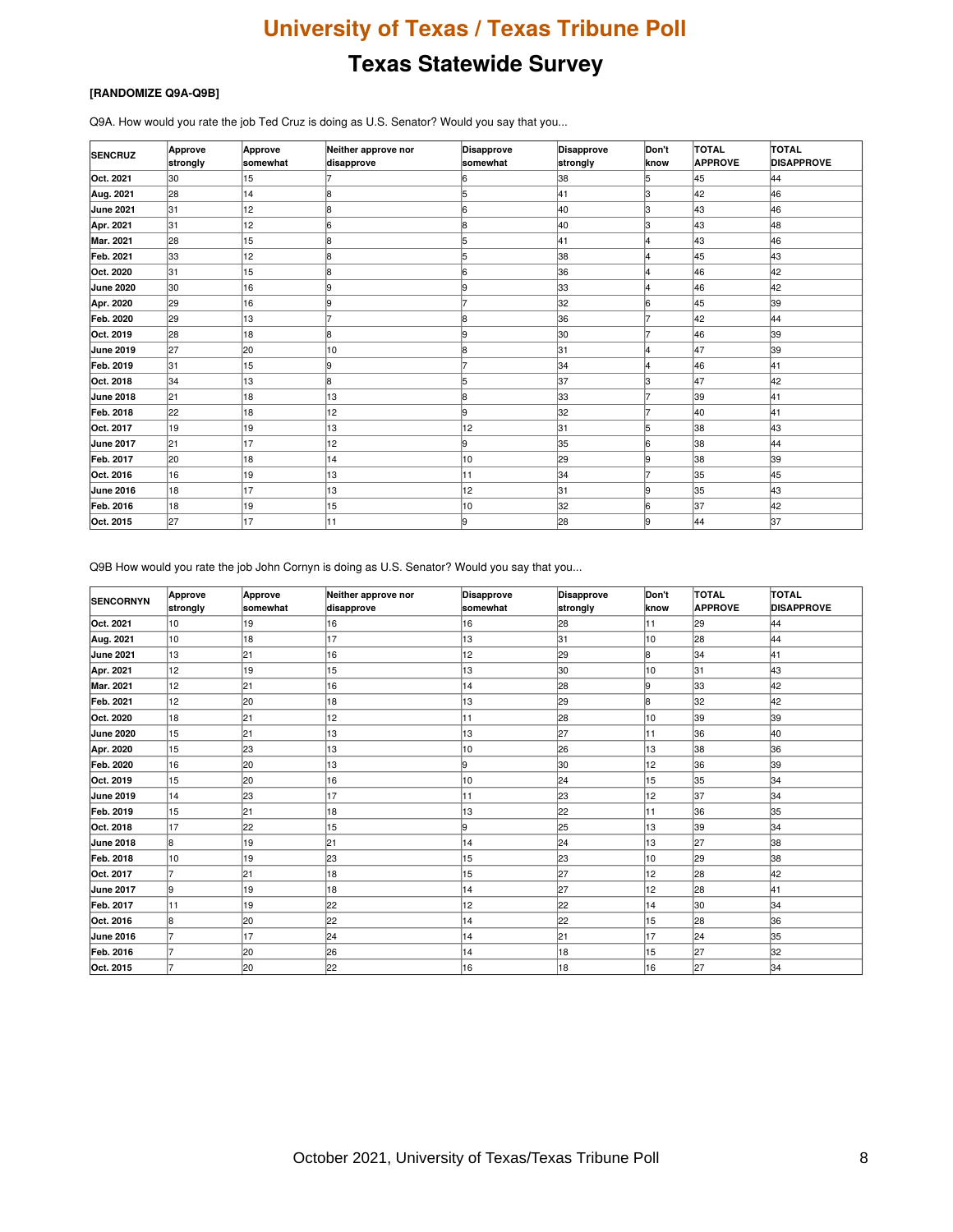### **Texas Statewide Survey**

Q10. Thinking about the country, do you think that things are headed in the right direction, or do you think that things are headed off on the wrong track?

| <b>USDIR</b>     | Right direction Wrong track Don't know |    |    |
|------------------|----------------------------------------|----|----|
| Oct. 2021        | 20                                     | 70 | 10 |
| Aug. 2021        | 25                                     | 64 | 11 |
| <b>June 2021</b> | 31                                     | 57 | 12 |
| Apr. 2021        | 32                                     | 57 | 12 |
| Mar. 2021        | 32                                     | 56 | 12 |
| Feb. 2021        | 31                                     | 56 | 12 |
| Oct. 2020        | 29                                     | 62 | 9  |
| <b>June 2020</b> | 30                                     | 62 | 9  |
| Apr. 2020        | 39                                     | 52 | 9  |
| Feb. 2020        | 40                                     | 49 | 11 |
| Oct. 2019        | 37                                     | 54 | 9  |
| <b>June 2019</b> | 40                                     | 50 | 10 |
| Feb. 2019        | 39                                     | 53 | 9  |
| Oct. 2018        | 42                                     | 49 | 9  |
| <b>June 2018</b> | 41                                     | 47 | 11 |
| Feb. 2018        | 39                                     | 50 | 11 |
| Oct. 2017        | 29                                     | 61 | 10 |
| <b>June 2017</b> | 34                                     | 54 | 12 |
| Feb. 2017        | 39                                     | 49 | 12 |
| Oct. 2016        | 22                                     | 67 | 11 |
| <b>June 2016</b> | 18                                     | 70 | 12 |
| Feb. 2016        | 22                                     | 66 | 12 |
| Oct. 2015        | 22                                     | 68 | 10 |
| <b>June 2015</b> | 23                                     | 64 | 14 |
| Feb. 2015        | 26                                     | 59 | 15 |
| Oct. 2014        | 25                                     | 65 | 10 |
| <b>June 2014</b> | 23                                     | 65 | 13 |
| Feb. 2014        | 25                                     | 63 | 12 |
| Oct. 2013        | 20                                     | 69 | 11 |
| <b>June 2013</b> | 28                                     | 60 | 11 |
| Feb. 2013        | 29                                     | 62 | 9  |
| Oct. 2012        | 31                                     | 58 | 11 |
| May 2012         | 25                                     | 61 | 14 |
| Feb. 2012        | 28                                     | 61 | 11 |
| Oct. 2011        | 14                                     | 75 | 11 |
| May 2011         | 24                                     | 63 | 14 |
| Feb. 2011        | 26                                     | 59 | 15 |
| Oct. 2010        | 25                                     | 64 | 11 |
| May 2010         | 26                                     | 62 | 11 |
| Feb. 2010        | 31                                     | 56 | 13 |
| Oct. 2009        | 32                                     | 59 | 10 |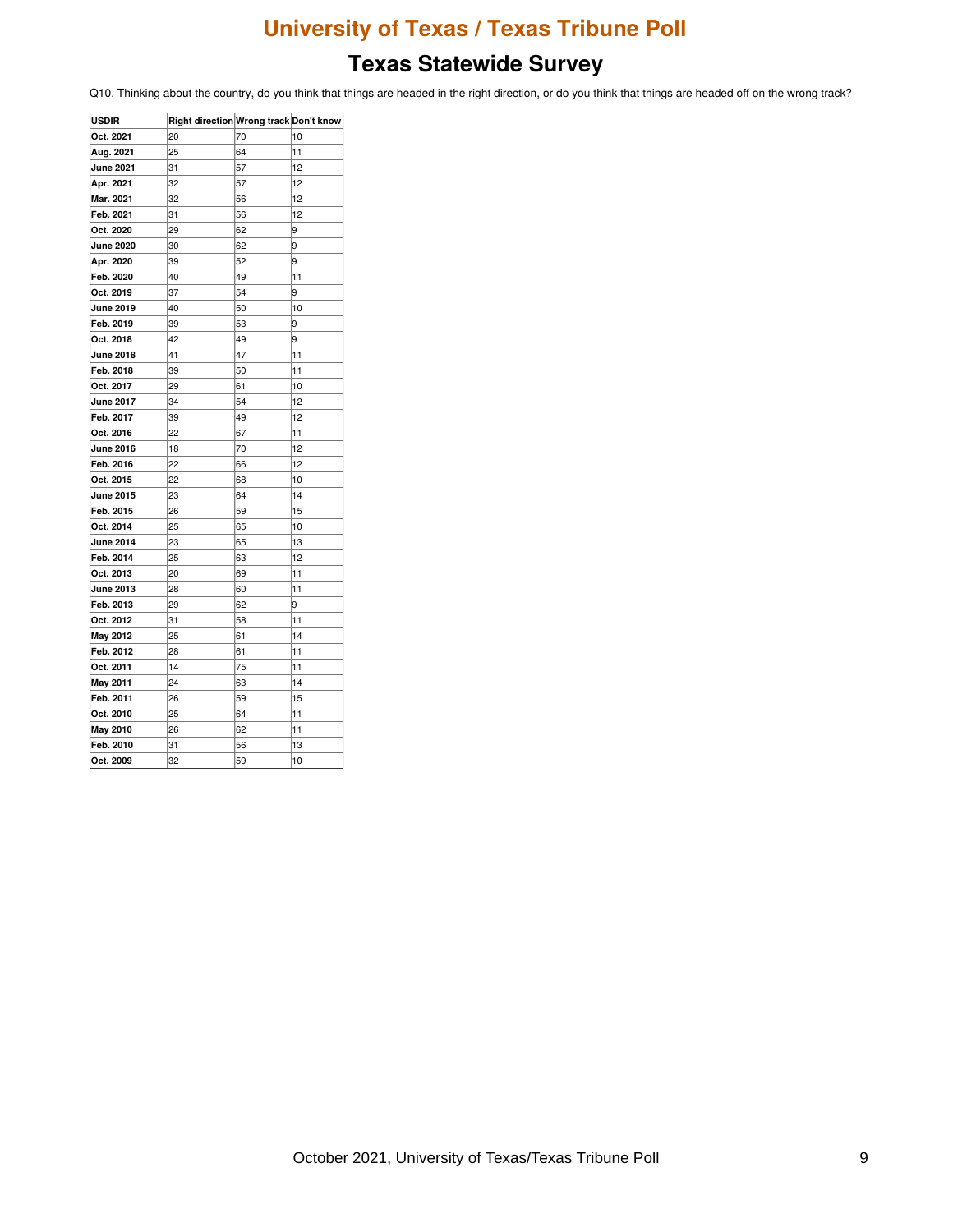# **Texas Statewide Survey**

Q11. Compared to a year ago, would you say that the national economy is a lot better off, somewhat better off, about the same, somewhat worse off, or a lot worse off?

| <b>USECON</b>    |                |    |    | A lot better off Somewhat better off About the same Somewhat worse off A lot worse off Don't know TOTAL BETTER TOTAL WORSE |    |    |    |    |
|------------------|----------------|----|----|----------------------------------------------------------------------------------------------------------------------------|----|----|----|----|
| Oct. 2021        | 5              | 19 | 18 | 19                                                                                                                         | 36 |    | 24 | 55 |
| Aug. 2021        | 8              | 22 | 19 | 19                                                                                                                         | 28 |    | 30 | 47 |
| <b>June 2021</b> | 11             | 23 | 19 | 19                                                                                                                         | 24 | Iо | 34 | 43 |
| Apr. 2021        | 8              | 23 | 22 | 20                                                                                                                         | 23 | lо | 31 | 43 |
| Feb. 2021        | 4              | 11 | 20 | 26                                                                                                                         | 35 | l4 | 15 | 61 |
| Oct. 2020        | 8              | 9  | 13 | 29                                                                                                                         | 38 | 2  | 17 | 67 |
| <b>June 2020</b> | 6              | 11 | 10 | 29                                                                                                                         | 41 | 3  | 17 | 70 |
| Apr. 2020        | 10             | 11 | 11 | 19                                                                                                                         | 45 | 4  | 21 | 64 |
| Feb. 2020        | 26             | 22 | 25 | 16                                                                                                                         | 8  | lз | 48 | 24 |
| Oct. 2019        | 24             | 21 | 24 | 16                                                                                                                         | 8  | 6  | 45 | 24 |
| June 2019        | 26             | 21 | 23 | 18                                                                                                                         | 8  | З  | 47 | 26 |
| Feb. 2019        | 27             | 22 | 23 | 15                                                                                                                         | l9 | lз | 49 | 24 |
| Oct. 2018        | 32             | 19 | 26 | 12                                                                                                                         | 7  | 4  | 51 | 19 |
| <b>June 2018</b> | 26             | 25 | 23 | 14                                                                                                                         | 8  | 4  | 51 | 22 |
| Feb. 2018        | 25             | 28 | 26 | 13                                                                                                                         | 16 | l2 | 53 | 19 |
| Oct. 2017        | 18             | 25 | 33 | 16                                                                                                                         | 6  | 3  | 43 | 22 |
| <b>June 2017</b> | 14             | 28 | 30 | 18                                                                                                                         | 7  | 3  | 42 | 25 |
| Feb. 2017        | 12             | 28 | 36 | 11                                                                                                                         | 9  | 4  | 40 | 20 |
| Oct. 2016        | l8             | 20 | 29 | 25                                                                                                                         | 15 | 4  | 28 | 40 |
| <b>June 2016</b> | 6              | 20 | 29 | 23                                                                                                                         | 17 | 15 | 26 | 40 |
| Feb. 2016        | 8              | 22 | 27 | 25                                                                                                                         | 15 | 3  | 30 | 40 |
| Oct. 2015        | 7              | 25 | 28 | 23                                                                                                                         | 14 | 3  | 32 | 37 |
| <b>June 2015</b> | $\overline{7}$ | 24 | 33 | 21                                                                                                                         | 13 | 3  | 31 | 34 |
| Feb. 2015        | 11             | 25 | 33 | 18                                                                                                                         | 11 | 3  | 36 | 29 |
| Oct. 2014        | 6              | 25 | 30 | 23                                                                                                                         | 14 | 2  | 31 | 37 |
| <b>June 2014</b> | 17             | 24 | 26 | 25                                                                                                                         | 16 | 2  | 31 | 41 |
| Feb. 2014        | 5              | 24 | 28 | 23                                                                                                                         | 17 | 2  | 29 | 40 |
| Oct. 2013        | 5              | 20 | 25 | 25                                                                                                                         | 24 |    | 25 | 49 |
| <b>June 2013</b> | 7              | 28 | 31 | 18                                                                                                                         | 15 |    | 35 | 33 |
| Oct. 2012        | 7              | 25 | 25 | 19                                                                                                                         | 23 |    | 32 | 42 |
| May 2012         | 4              | 24 | 29 | 20                                                                                                                         | 19 | 4  | 28 | 39 |
| Feb. 2012        | l4             | 25 | 30 | 19                                                                                                                         | 20 | 2  | 29 | 39 |
| Oct. 2011        | 2              | 12 | 25 | 28                                                                                                                         | 31 | l2 | 14 | 59 |
| May 2011         | 2              | 20 | 25 | 24                                                                                                                         | 25 | lЗ | 22 | 49 |
| Feb. 2011        | lз             | 24 | 30 | 24                                                                                                                         | 17 | 2  | 27 | 41 |
| Oct. 2010        | Iз             | 19 | 20 | 23                                                                                                                         | 33 | 2  | 22 | 56 |
| <b>May 2010</b>  | 5              | 23 | 24 | 15                                                                                                                         | 32 |    | 28 | 47 |
| Feb. 2010        | З              | 25 | 19 | 23                                                                                                                         | 29 |    | 28 | 52 |
| Oct. 2009        | 5              | 19 | 16 | 23                                                                                                                         | 36 |    | 24 | 59 |
| Mar. 2009        | 2              | 4  | 13 | 33                                                                                                                         | 48 | lо | 6  | 81 |
| Oct. 2008        | I1             | lЗ | 10 | 34                                                                                                                         | 52 | 10 | l4 | 86 |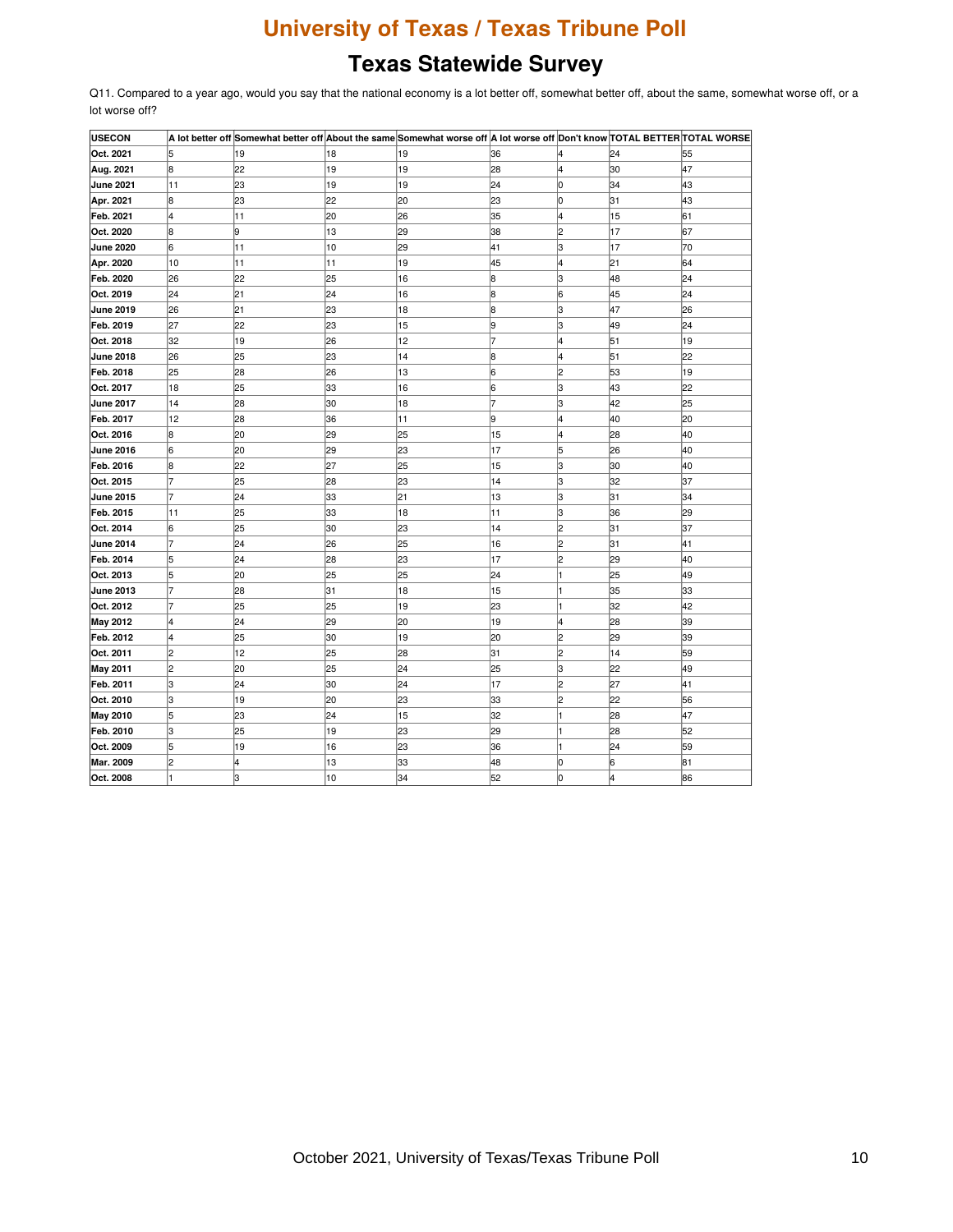### **Texas Statewide Survey**

Q12. Thinking about the State of Texas, do you think that things are headed in the right direction, or do you think that things are headed off on the wrong track?

| <b>TXDIR</b>     | Right direction Wrong track Don't know |    |    |
|------------------|----------------------------------------|----|----|
| Oct. 2021        | 40                                     | 48 | 12 |
| Aug. 2021        | 35                                     | 52 | 13 |
| <b>June 2021</b> | 41                                     | 43 | 16 |
| Apr. 2021        | 42                                     | 42 | 16 |
| Mar. 2021        | 41                                     | 46 | 14 |
| Feb. 2021        | 39                                     | 41 | 20 |
| Oct. 2020        | 41                                     | 44 | 15 |
| <b>June 2020</b> | 41                                     | 47 | 13 |
| Apr. 2020        | 43                                     | 43 | 15 |
| Feb. 2020        | 48                                     | 37 | 16 |
| Oct. 2019        | 47                                     | 35 | 17 |
| <b>June 2019</b> | 49                                     | 34 | 17 |
| Feb. 2019        | 49                                     | 35 | 16 |
| Oct. 2018        | 50                                     | 35 | 16 |
| <b>June 2018</b> | 46                                     | 37 | 16 |
| Feb. 2018        | 48                                     | 36 | 15 |
| Oct. 2017        | 43                                     | 40 | 16 |
| <b>June 2017</b> | 43                                     | 40 | 17 |
| Feb. 2017        | 46                                     | 36 | 18 |
| Oct. 2016        | 42                                     | 40 | 17 |
| <b>June 2016</b> | 41                                     | 38 | 22 |
| Feb. 2016        | 42                                     | 37 | 21 |
| Oct. 2015        | 45                                     | 36 | 19 |
| <b>June 2015</b> | 50                                     | 32 | 18 |
| Feb. 2015        | 50                                     | 30 | 20 |
| Oct. 2014        | 48                                     | 35 | 18 |
| <b>June 2014</b> | 49                                     | 33 | 17 |
| Feb. 2014        | 45                                     | 35 | 20 |
| Oct. 2013        | 42                                     | 39 | 19 |
| <b>June 2013</b> | 50                                     | 32 | 18 |
| Feb. 2013        | 45                                     | 39 | 16 |
| Oct. 2012        | 43                                     | 34 | 23 |
| May 2012         | 38                                     | 42 | 21 |
| Feb. 2012        | 43                                     | 38 | 19 |
| Oct. 2011        | 39                                     | 43 | 17 |
| May 2011         | 36                                     | 46 | 18 |
| Feb. 2011        | 41                                     | 41 | 18 |
| Oct. 2010        | 45                                     | 37 | 18 |
| <b>May 2010</b>  | 45                                     | 38 | 17 |
| Feb. 2010        | 43                                     | 37 | 20 |
| Oct. 2009        | 38                                     | 39 | 23 |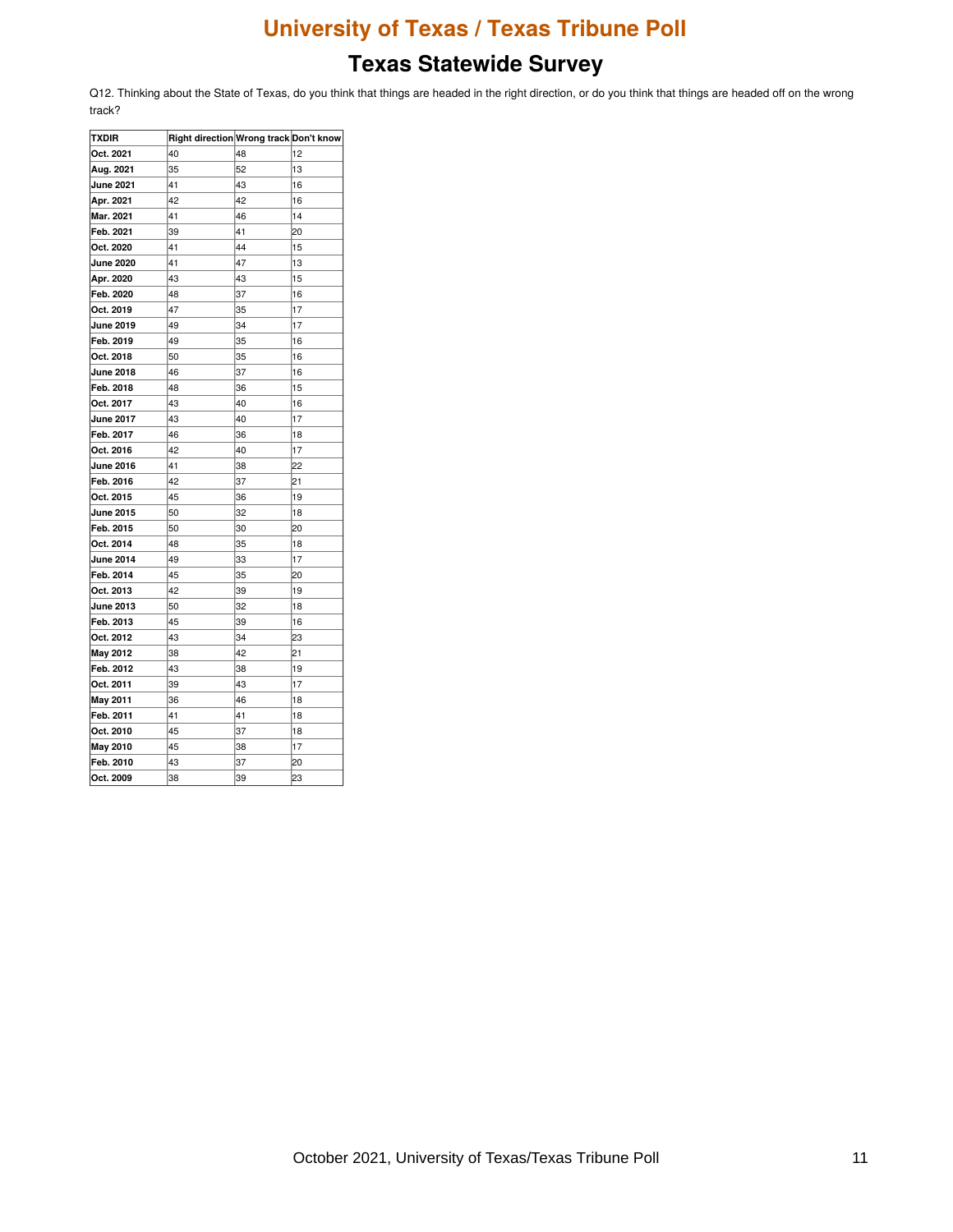# **Texas Statewide Survey**

Q13. Compared to a year ago, would you say that you and your family are economically a lot better off, somewhat better off, about the same, somewhat worse off, or a lot worse off?

| <b>FAMECON</b>   |    |    |    | A lot better off Somewhat better off About the same Somewhat worse off A lot worse off Don't know TOTAL BETTER TOTAL WORSE |                |                |     |     |
|------------------|----|----|----|----------------------------------------------------------------------------------------------------------------------------|----------------|----------------|-----|-----|
| Oct. 2021        | 5  | 15 | 43 | 24                                                                                                                         | 11             |                | 20  | 35  |
| Aug. 2021        | 5  | 15 | 46 | 19                                                                                                                         | 12             | з              | 20  | 31  |
| <b>June 2021</b> | 5  | 18 | 49 | 18                                                                                                                         |                | 4              | 23  | 25  |
| Apr. 2021        | 5  | 16 | 53 | 16                                                                                                                         | $\overline{7}$ | З              | 121 | l23 |
| Mar. 2021        | 5  | 17 | 49 | 20                                                                                                                         | 8              | 2              | 22  | 28  |
| Feb. 2021        | 5  | 13 | 49 | 19                                                                                                                         | 10             | 5              | 18  | 29  |
| Oct. 2020        | l9 | 14 | 44 | 20                                                                                                                         | 11             | $\overline{c}$ | 23  | 31  |
| <b>June 2020</b> | l6 | 18 | 43 | 20                                                                                                                         | 11             | 2              | 24  | 31  |
| Apr. 2020        | 9  | 19 | 34 | 21                                                                                                                         | 14             | З              | 28  | 35  |
| Feb. 2020        | 15 | 26 | 38 | 13                                                                                                                         | 6              | З              | 41  | 19  |
| Oct. 2019        | 15 | 25 | 38 | 13                                                                                                                         | 5              | з              | 40  | 18  |
| <b>June 2019</b> | 15 | 25 | 37 | 14                                                                                                                         | 5              | З              | 40  | 19  |
| Feb. 2019        | 12 | 28 | 39 | 13                                                                                                                         | 6              | 2              | 40  | 19  |
| Oct. 2018        | 12 | 27 | 39 | 13                                                                                                                         | 6              | 3              | 39  | 19  |
| <b>June 2018</b> | 10 | 27 | 42 | 14                                                                                                                         | 6              | 2              | 37  | 20  |
| Feb. 2018        | 11 | 27 | 42 | 13                                                                                                                         | 5              |                | 38  | 18  |
| Oct. 2017        | 9  | 22 | 47 | 16                                                                                                                         | 5              |                | 31  | 21  |
| <b>June 2017</b> | 5  | 20 | 52 | 15                                                                                                                         | 5              |                | 25  | 20  |
| Feb. 2017        | 6  | 21 | 50 | 16                                                                                                                         |                |                | 27  | 23  |
| Oct. 2016        | 5  | 22 | 44 | 19                                                                                                                         | 8              | 2              | 27  | 27  |
| <b>June 2016</b> | 5  | 18 | 44 | 20                                                                                                                         | 9              | з              | 23  | 29  |
| Feb. 2016        | 5  | 20 | 45 | 19                                                                                                                         | 9              | 2              | 25  | 28  |
| Oct. 2015        | 5  | 18 | 45 | 23                                                                                                                         |                |                | 23  | 30  |
| <b>June 2015</b> | 5  | 21 | 48 | 17                                                                                                                         | 7              | 2              | 26  | 24  |
| Feb. 2015        | 6  | 21 | 44 | 21                                                                                                                         |                | 2              | 27  | 28  |
| Oct. 2014        | 5  | 22 | 42 | 23                                                                                                                         |                |                | 27  | 30  |
| <b>June 2014</b> | 6  | 21 | 42 | 21                                                                                                                         | 8              | 2              | 27  | 29  |
| Feb. 2014        | 5  | 20 | 43 | 22                                                                                                                         | g              |                | 25  | 31  |
| Oct. 2013        | 5  | 17 | 41 | 23                                                                                                                         | 12             | 2              | 22  | 35  |
| <b>June 2013</b> | 6  | 19 | 44 | 23                                                                                                                         | 7              | 1              | 25  | 30  |
| Oct. 2012        | 6  | 17 | 43 | 23                                                                                                                         | 11             |                | 23  | 34  |
| <b>May 2012</b>  | 4  | 15 | 48 | 19                                                                                                                         | 13             | $\overline{c}$ | 19  | 32  |
| Feb. 2012        | 4  | 16 | 45 | 23                                                                                                                         | 11             |                | 120 | 34  |
| Oct. 2011        | З  | 13 | 40 | 27                                                                                                                         | 15             |                | 16  | 42  |
| <b>May 2011</b>  | 2  | 16 | 40 | 25                                                                                                                         | 16             | 2              | 18  | 41  |
| Feb. 2011        | З  | 17 | 45 | 24                                                                                                                         | 11             |                | l20 | 35  |
| Oct. 2010        | З  | 16 | 38 | 27                                                                                                                         | 14             | 2              | 19  | 41  |
| <b>May 2010</b>  | 4  | 16 | 41 | 25                                                                                                                         | 13             | 1              | 20  | 38  |
| Feb. 2010        | з  | 14 | 40 | 29                                                                                                                         | 12             |                | 17  | 41  |
| Oct. 2009        | З  | 14 | 39 | 27                                                                                                                         | 16             |                | 17  | 43  |
| Mar. 2009        | З  | 14 | 42 | 27                                                                                                                         | 14             | O              | 17  | 41  |
| Oct. 2008        | 4  | 16 | 38 | 29                                                                                                                         | 14             | lо             | 20  | 43  |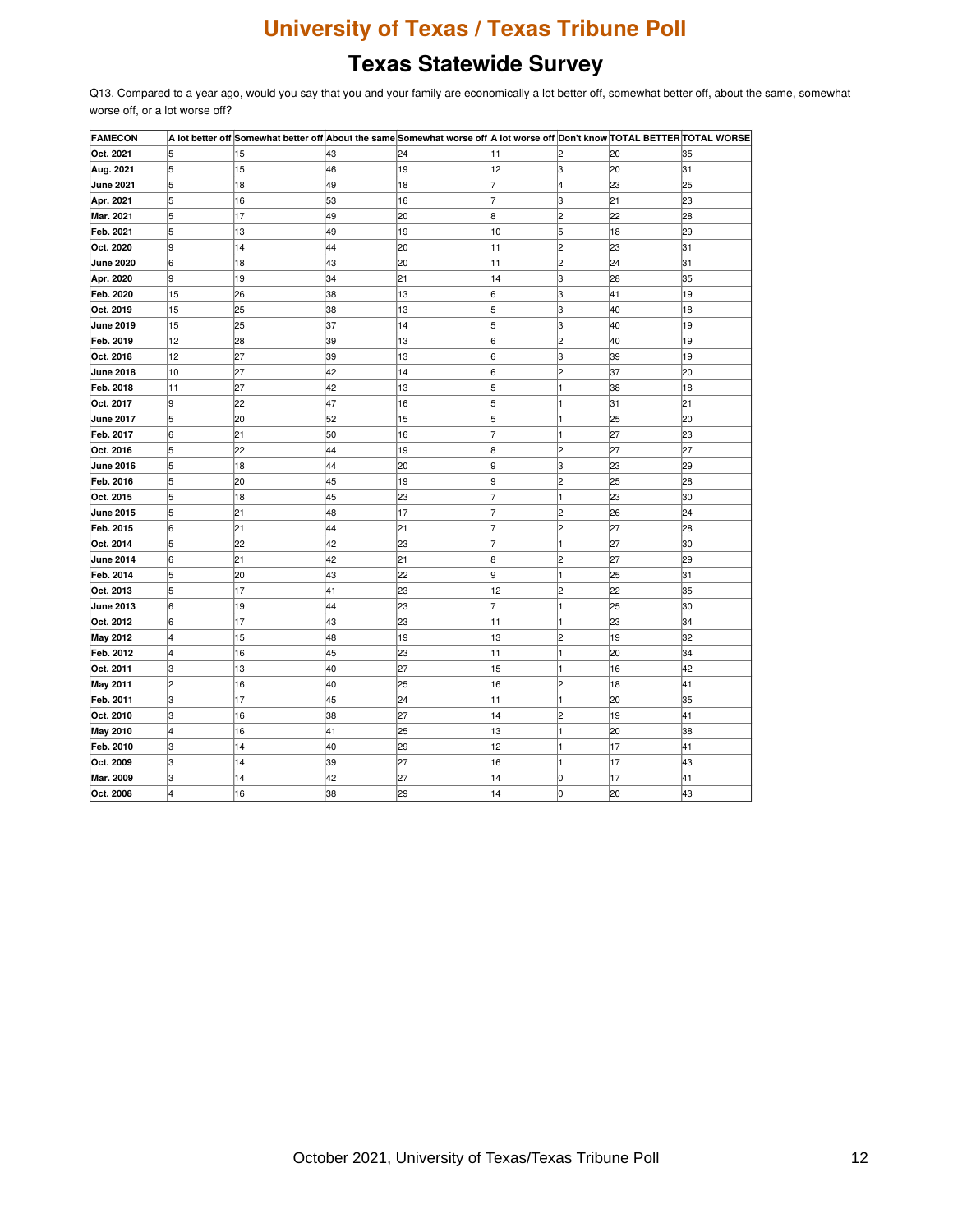### **Texas Statewide Survey**

Q14. Compared to a year ago, would you say that the Texas economy is a lot better off, somewhat better off, about the same, somewhat worse off, or a lot worse off?

| <b>TXECON</b>    |    |     |    | A lot better off Somewhat better off About the same Somewhat worse off A lot worse off Don't know TOTAL BETTER TOTAL WORSE |    |    |     |    |
|------------------|----|-----|----|----------------------------------------------------------------------------------------------------------------------------|----|----|-----|----|
| Oct. 2021        |    | 16  | 34 | 29                                                                                                                         |    |    | 21  | 38 |
| Aug. 2021        | 4  | 21  | 34 | 24                                                                                                                         | 10 |    | 25  | 34 |
| <b>June 2021</b> | 6  | 25  | 32 | 22                                                                                                                         | 6  |    | 31  | 28 |
| Apr. 2021        | 5  | 18  | 37 | 26                                                                                                                         |    |    | 23  | 33 |
| Mar. 2021        | 5  | 11  | 36 | 30                                                                                                                         | 12 | 6  | 16  | 42 |
| Feb. 2021        | 3  | 10  | 31 | 32                                                                                                                         | 17 |    | 13  | 49 |
| Oct. 2020        | 5  | 10  | 24 | 34                                                                                                                         | 22 |    | 15  | 56 |
| <b>June 2020</b> | 5  | 11  | 21 | 36                                                                                                                         | 21 | 16 | 16  | 57 |
| Apr. 2020        |    | 15  | 19 | 26                                                                                                                         | 28 | 16 | 22  | 54 |
| Feb. 2020        | 20 | 23  | 36 | 11                                                                                                                         | 14 | 6  | 43  | 15 |
| Oct. 2019        | 17 | 25  | 35 | 13                                                                                                                         | lЗ | 18 | 42  | 16 |
| <b>June 2019</b> | 16 | 27  | 35 | 12                                                                                                                         | 5  | 16 | 43  | 17 |
| Feb. 2019        | 17 | 28  | 35 | 10                                                                                                                         |    |    | 45  | 15 |
| Oct. 2018        | 20 | 29  | 31 | 10                                                                                                                         |    |    | 49  | 14 |
| <b>June 2018</b> | 13 | 30  | 34 | 12                                                                                                                         |    |    | 43  | 16 |
| Feb. 2018        | 13 | 130 | 38 | 13                                                                                                                         | IЗ | IЗ | 43  | 16 |
| Oct. 2017        | 8  | 27  | 41 | 16                                                                                                                         | IЗ | 5  | 35  | 19 |
| <b>June 2017</b> | 6  | 28  | 39 | 17                                                                                                                         |    | 16 | 34  | 21 |
| Feb. 2017        | 6  | 22  | 49 | 11                                                                                                                         | 5  | 16 | 28  | 16 |
| Oct. 2016        | З  | 22  | 45 | 19                                                                                                                         | 5  |    | 25  | 24 |
| <b>June 2016</b> | 4  | 22  | 41 | 19                                                                                                                         | l6 | 18 | 126 | 25 |
| Feb. 2016        |    | 22  | 41 | 23                                                                                                                         | 5  |    | 26  | 28 |
| Oct. 2015        | 4  | 25  | 41 | 20                                                                                                                         | 5  |    | 29  | 25 |
| <b>June 2015</b> | 5  | 28  | 44 | 14                                                                                                                         |    | 4  | l33 | 18 |
| Feb. 2015        | 6  | 26  | 47 | 14                                                                                                                         | lЗ |    | 32  | 17 |
| Oct. 2014        | l9 | 32  | 40 | 12                                                                                                                         |    | з  | 41  | 16 |
| Oct. 2012        |    | 21  | 51 | 16                                                                                                                         | 15 | з  | 25  | 21 |

Q15. How do you feel about the following statement: Generally speaking, the way state government runs in Texas serves as a good model for other states *to follow?*

|                  |     |     | Strongly agree Somewhat agree Somewhat disagree Strongly disagree Don't know TOTAL AGREE TOTAL DISAGREE |     |     |     |     |
|------------------|-----|-----|---------------------------------------------------------------------------------------------------------|-----|-----|-----|-----|
| Oct. 2021        | 127 | 24  | 10                                                                                                      | 132 |     | 151 | 142 |
| Aug. 2021        | 126 | 24  | ו ו                                                                                                     | 133 |     | l50 | 44  |
| <b>June 2021</b> | 131 | 120 | '13                                                                                                     | 129 |     | 151 | 42  |
| Apr. 2020        | 131 | 127 | '12                                                                                                     | 18  | 12  | 58  | 130 |
| Feb. 2020        | 125 | 129 | 14                                                                                                      | 16  | 15  | 154 | 130 |
| <b>June 2017</b> | 125 | 129 | 16                                                                                                      | 19  |     | 54  | 35  |
| <b>June 2015</b> | 126 | 133 | 12                                                                                                      | '18 |     | 59  | 130 |
| Feb. 2013        | 29  | 131 | 13                                                                                                      | 118 |     | 160 | 131 |
| Oct. 2011        | 121 | 129 | 16                                                                                                      | 22  | 112 | l50 | 138 |
| Feb. 2010        | 18  | 139 | 17                                                                                                      | '14 | 12  | 157 | 131 |

Q16. Is Texas's increasing racial and ethnic diversity a cause for optimism or a cause for concern?

|                  |     |    | A cause for optimism A cause for concern Don't know/No opinion |
|------------------|-----|----|----------------------------------------------------------------|
| Oct. 2021        | 141 | 28 | 31                                                             |
| Aug. 2021        | 38  | 34 | 28                                                             |
| <b>June 2021</b> | 37  | 34 | 29                                                             |
| Apr. 2021        | 39  | 29 | 32                                                             |
| Feb. 2021        | 40  | 31 | 29                                                             |
| Oct. 2020        | 44  | 28 | 28                                                             |
| <b>June 2020</b> | 48  | 31 | 21                                                             |
| Apr. 2020        | 49  | 28 | 24                                                             |
| Oct. 2019        | 44  | 32 | 24                                                             |
| <b>June 2019</b> | 44  | 33 | 23                                                             |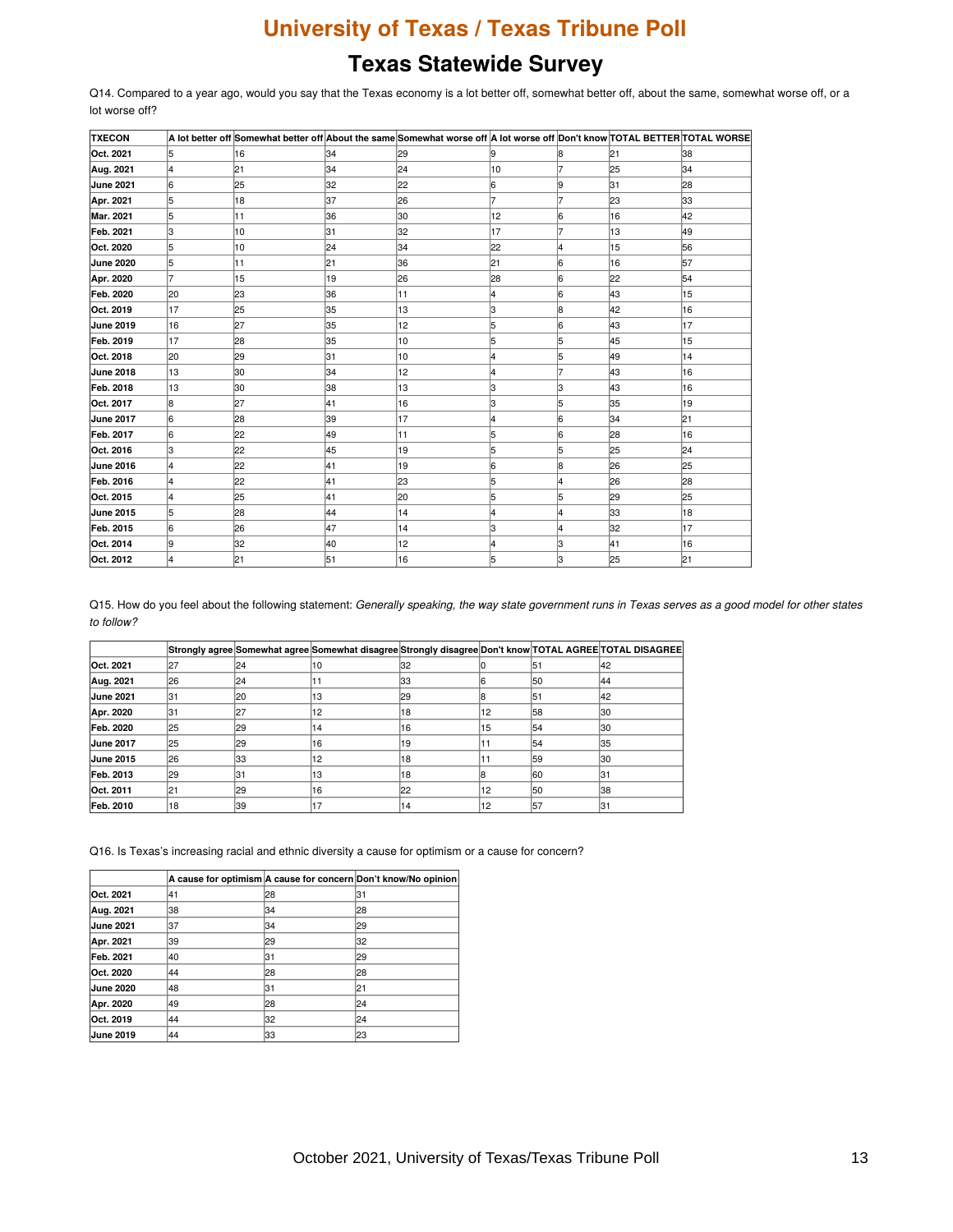#### **Texas Statewide Survey**

#### **Political Figures and Elections**

Q17. How closely have you been following the Texas Legislature this year?

| <b>Q17</b>               | Percent |
|--------------------------|---------|
| <b>Extremely closely</b> |         |
| Somewhat closely         | 48      |
| Not very closely         | רי.     |
| Not at all closely       |         |

Q18. Every ten years states redraw the boundaries of congressional and legislative districts based on new census figures in a process called redistricting. How much have you heard about the 2021 redistricting process in Texas?

|           |     |     |     | A lot Some A little Nothing at all |
|-----------|-----|-----|-----|------------------------------------|
| Oct. 2021 | 125 | 41  |     | 18                                 |
| Aug. 2021 |     | 32  | 120 | 130                                |
| Feb. 2021 | 18  | 126 | 125 | 141                                |

For survey items Q19 and Q20, respondents were asked in item Q3A whether they intend to vote in the 2022 Republican or Democratic primary elections. The results presented below for Q19A, Q19B, and Q19C only include those respondents who said that they would vote in the Republican primary. The results presented below for Q20A, Q20B, and Q20C only include those respondents who said that they would vote in the Democratic primary. These results include 554 potential Republican primary voters, producing a margin of error of +/- 4.16 percentage points; and 436 potential Democratic primary voters, producing a margin of error of +/- 4.69 percentage points.

Q19A. **[ASK IF Q3A= '1. Republican Primary']**If the 2022 Republican primary election for governor were held today, which of the following possible candidates would you vote for, or haven't you thought about it enough to have an opinion? **[RANDOMIZE 1-7]**

| Q19A                                                  | Percent |
|-------------------------------------------------------|---------|
| Greg Abbott                                           | 56      |
| Allen West                                            | 13      |
| Don Huffines                                          |         |
| <b>Chad Prather</b>                                   | 5       |
| Kurt Schwab                                           |         |
| Daniel Harrison                                       |         |
| <b>Someone else</b>                                   | 4       |
| Haven't thought about it enough to have an<br>opinion | 16      |

Q19B. **[ASK IF Q3A= '1. Republican Primary']**If the 2022 Republican primary election for lieutenant governor were held today, which of the following possible candidates would you vote for, or haven't you thought about it enough to have an opinion? **[RANDOMIZE 1-6]**

| Q19B                                                  | Percent |
|-------------------------------------------------------|---------|
| Dan Patrick                                           | 56      |
| Daniel Miller                                         | 2       |
| Aaron Sorrells                                        |         |
| Trayce Bradford                                       |         |
| Zach Vance                                            |         |
| lSomeone else                                         | 5       |
| Haven't thought about it enough to have an<br>opinion | 36      |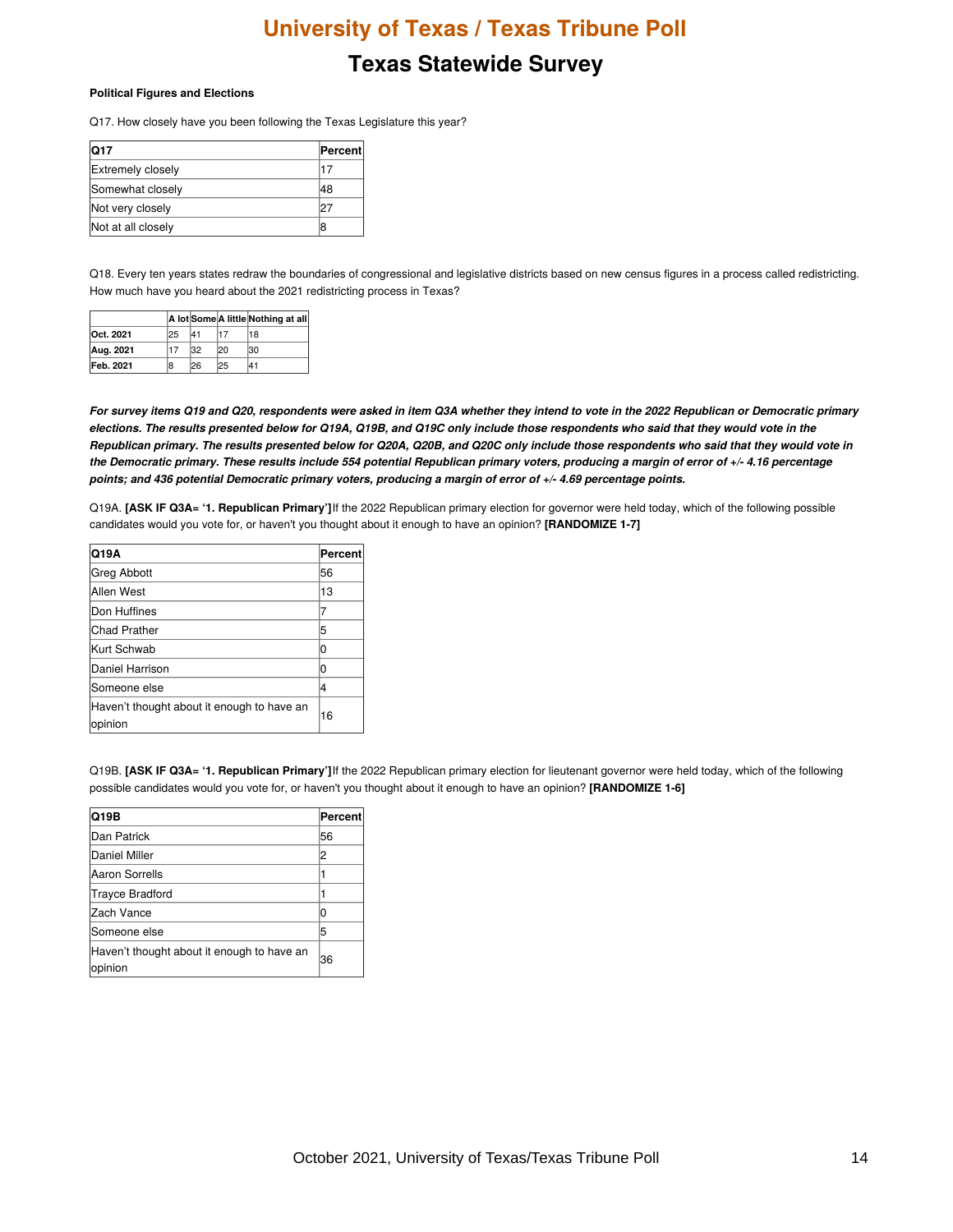## **Texas Statewide Survey**

Q19C. **[ASK IF Q3A= '1. Republican Primary']**If the 2022 Republican primary election for attorney general were held today, which of the following possible candidates would you vote for, or haven't you thought about it enough to have an opinion? **[RANDOMIZE 1-4]**

| Q19C                                                  | Percent |
|-------------------------------------------------------|---------|
| Ken Paxton                                            | 48      |
| George P. Bush                                        | 16      |
| Matt Krause                                           | l3      |
| Eva Guzman                                            | 2       |
| Someone else                                          | l3      |
| Haven't thought about it enough to have an<br>opinion | 27      |

Q20A. **[ASK IF Q3A= '2. Democratic Primary']**If the 2022 Democratic primary election for governor were held today, which of the following possible candidates would you vote for, or haven't you thought about it enough to have an opinion? **[RANDOMIZE 1-5]**

| Q20A                                                  | Percent |
|-------------------------------------------------------|---------|
| Beto O'Rourke                                         | 70      |
| lDemetria Smith                                       |         |
| Dierdre Gilbert                                       |         |
| Larry Bagget                                          |         |
| Michael Cooper                                        |         |
| Someone else                                          | 2       |
| Haven't thought about it enough to have an<br>opinion | 25      |

Q20B. **[ASK IF Q3A= '2. Democratic Primary']**If the 2022 Democratic primary election for lieutenant governor were held today, which of the following possible candidates would you vote for, or haven't you thought about it enough to have an opinion? **[RANDOMIZE 1-2]**

| <b>Q20B</b>                                           | <b>Percent</b> |
|-------------------------------------------------------|----------------|
| Mike Collier                                          | 17             |
| <b>Matthew Dowd</b>                                   | 13             |
| Someone else                                          |                |
| Haven't thought about it enough to have an<br>opinion | 67             |

Q20C. **[ASK IF Q3A= '2. Democratic Primary']**If the 2022 Democratic primary election for attorney general were held today, which of the following possible candidates would you vote for, or haven't you thought about it enough to have an opinion? **[RANDOMIZE 1-2]**

| Q20C                                                  | Percent |
|-------------------------------------------------------|---------|
| Uoe Jaworski                                          | 14      |
| Lee Merritt                                           | 8       |
| <b>Someone else</b>                                   | 6       |
| Haven't thought about it enough to have an<br>opinion | 72      |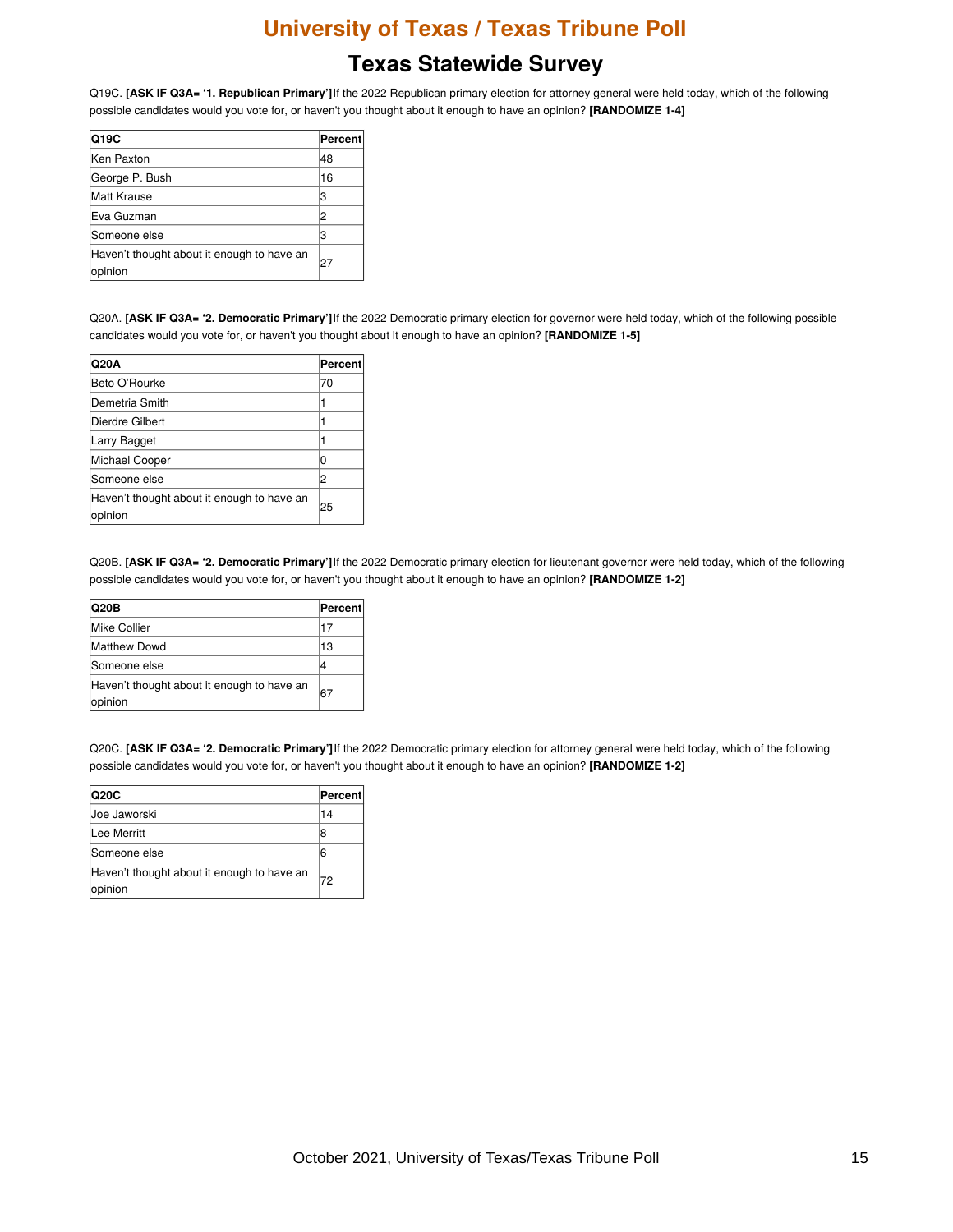#### **Texas Statewide Survey**

Q21A. If the 2022 election for Governor were held today, and the candidates were **[RANDOMIZE ORDER "Greg Abbott", "Beto O'Rourke"]**Greg Abbott and Beto O'Rourke, who would you vote for, or haven't you thought enough about it to have an opinion?

| Q21A                                                  | Percent |
|-------------------------------------------------------|---------|
| Greg Abbott                                           | 46      |
| Beto O'Rourke                                         | 37      |
| <b>Someone else</b>                                   |         |
| Haven't thought about it enough to have an<br>opinion | 10      |

Q21B. If the 2022 election for Governor were held today, and the candidates were **[RANDOMIZE ORDER "Greg Abbott", "a Democrat other than Beto O'Rourke"]** Greg Abbott and a Democrat other than Beto O'Rourke, who would you vote for, or haven't you thought enough about it to have an opinion?

| Q21B                                                   | Percent |
|--------------------------------------------------------|---------|
| Greg Abbott                                            | 42      |
| <b>The Democratic candidate</b>                        | 37      |
| <b>Someone else</b>                                    |         |
| Haven't thought about it enough to have an<br>lopinion | 13      |

Q22. Please tell us whether you have a very favorable, somewhat favorable, neither favorable nor unfavorable, somewhat unfavorable, or very unfavorable opinion of Donald Trump.

|                  | Very<br>favorable | Somewhat<br>favorable | Neither favorable nor<br>unfavorable | Somewhat<br>lunfavorable | <b>Very</b><br>lunfavorable | Don't know/No<br>opinion | <b>TOTAL</b><br><b>FAVORABLE</b> | <b>TOTAL</b><br><b>UNFAVORABLE</b> | <b>NET</b> |
|------------------|-------------------|-----------------------|--------------------------------------|--------------------------|-----------------------------|--------------------------|----------------------------------|------------------------------------|------------|
| Oct. 2021        | 28                | 15                    |                                      |                          | 42                          |                          | 143                              | 148                                |            |
| <b>June 2021</b> | 130               |                       |                                      |                          | 143                         |                          | 147                              | 147                                |            |
| Feb. 2021        | 31                | 15                    |                                      |                          | 41                          |                          | 146                              | 146                                |            |
| Oct. 2020        | 31                | 15                    |                                      |                          | 42                          |                          | 46                               | 148                                |            |
| Feb. 2017        | 27                | 18                    |                                      |                          | 41                          |                          | 145                              | 46                                 |            |
| Oct. 2016        | 13                | 18                    |                                      |                          | 149                         |                          | 131                              | 158                                | $1 - 27$   |
| <b>June 2016</b> | 16                | 15                    | 10                                   | 10                       | 146                         |                          | I3.                              | 56                                 | $-25$      |
| Feb. 2016        | 13                | 16                    |                                      | 15                       | 144                         |                          | 29                               | 159                                | -30        |
| Nov. 2015        | 16                | 18                    | 12                                   | 12                       | 39                          |                          | 134                              | 151                                | $-17$      |

Q23. Please tell us whether you have a very favorable, somewhat favorable, neither favorable nor unfavorable, somewhat unfavorable, or very unfavorable opinion of each of the following.

| <b>Item</b>                | Very           | Somewhat favorable<br><b>Ifavorable favorable</b> | Neither<br><b>nor</b><br><b>lunfavorablel</b> | Somewhat<br>unfavorable unfavorable | Very | Don't<br>know/No<br>opinion | <b>TOTAL</b> | <b>TOTAL</b><br><b>FAVORABLEUNFAVORABLE</b> | <b>NETI</b> |
|----------------------------|----------------|---------------------------------------------------|-----------------------------------------------|-------------------------------------|------|-----------------------------|--------------|---------------------------------------------|-------------|
| <b>Don Huffines</b>        | 4              | 8                                                 | 19                                            | 5                                   | 10   | 54                          | 12           | 15                                          | -3          |
| Allen West                 | 14             | 15                                                | 13                                            | 6                                   | 13   | 39                          | 29           | 19                                          | 10          |
| Beto O'Rourke              | 20             | 15                                                | 8                                             | 6                                   | 44   | 7                           | 35           | 50                                          | $-15$       |
| <b>Matthew McConaughey</b> | 12             | 23                                                | 29                                            | 12                                  | 12   | 13                          | 35           | 24                                          | 11          |
| <b>Matthew Dowd</b>        | 3              | 6                                                 | 18                                            | 5                                   | 7    | 61                          | 9            | 12                                          | $-3$        |
| <b>Mike Collier</b>        | 3              | 7                                                 | 17                                            | 4                                   | 5    | 63                          | 10           | 9                                           |             |
| Eva Guzman                 | 3              | 8                                                 | 17                                            | 7                                   | 8    | 57                          | 11           | 15                                          | $-4$        |
| George P. Bush             | 8              | 15                                                | 20                                            | 16                                  | 22   | 20                          | 23           | 38                                          | $-15$       |
| <b>Matt Krause</b>         | $\overline{2}$ | 4                                                 | 18                                            | 5                                   | 5    | 66                          | 6            | 10                                          | $-4$        |
| <b>Joe Jaworski</b>        | 3              | 5                                                 | 18                                            | 4                                   | 6    | 65                          | 8            | 10                                          | $-2$        |
| Lee Merritt                | 3              | 4                                                 | 16                                            | 5                                   | 6    | 66                          | 7            | 11                                          | $-4$        |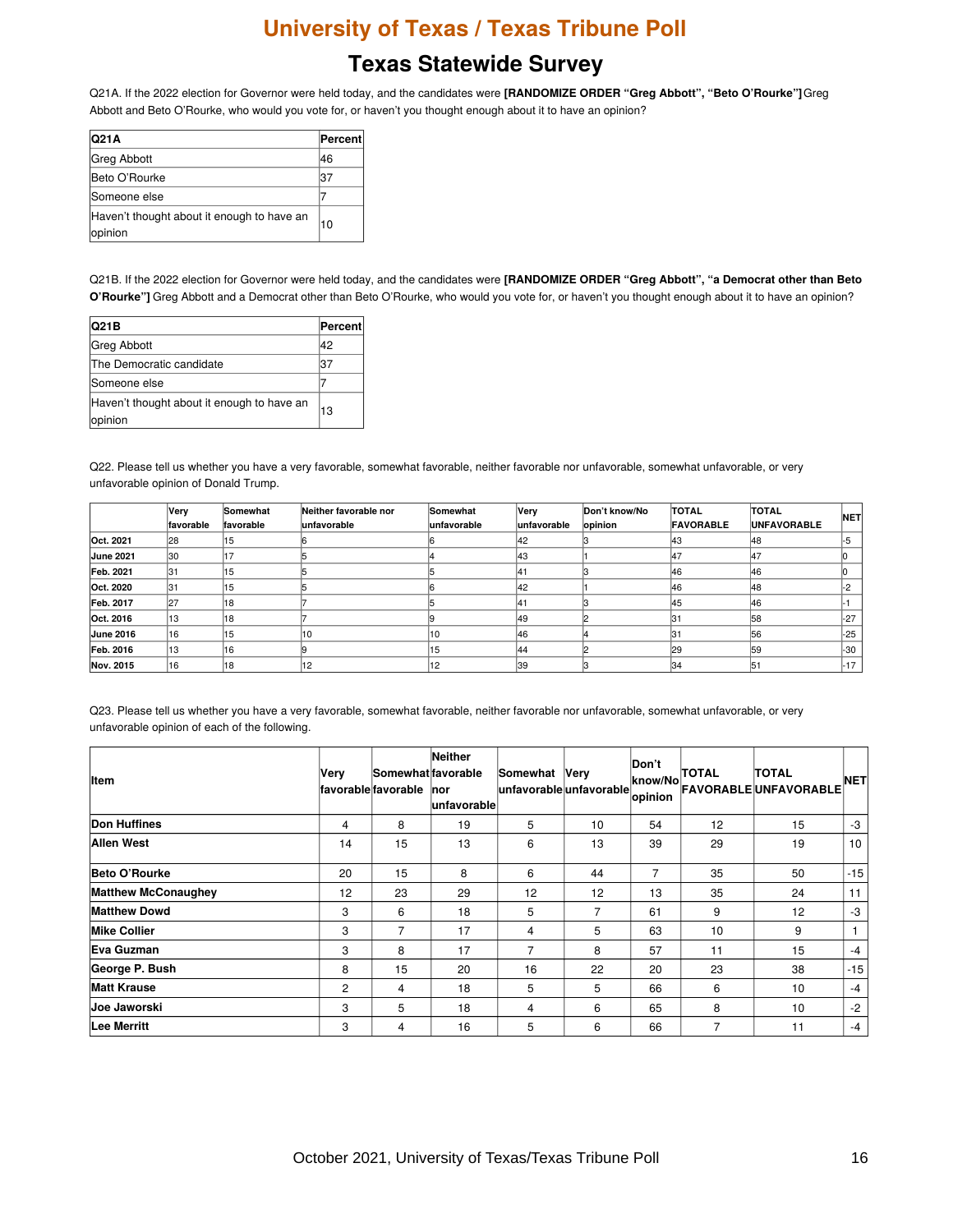Q24A. Do you approve or disapprove of how Joe Biden has handled the economy?

|                  | Approve<br>strongly | Approve<br>somewhat | Neither approve nor<br>disapprove | Disapprove<br><b>somewhat</b> | Disapprove<br>strongly | Don't<br><b>Iknow</b> | <b>TOTAL</b><br><b>APPROVE</b> | <b>TOTAL</b><br><b>DISAPPROVE</b> |
|------------------|---------------------|---------------------|-----------------------------------|-------------------------------|------------------------|-----------------------|--------------------------------|-----------------------------------|
| Oct. 2021        | 16                  | 16                  |                                   |                               | 146                    |                       | 132                            | 155                               |
| Aug. 2021        | 20                  | 118                 |                                   |                               | 144                    |                       | 138                            | lb.                               |
| <b>June 2021</b> | 121                 | 19                  | '10                               |                               | 140                    |                       | 140                            | 14                                |
| Apr. 2021        | 121                 |                     |                                   |                               | 39                     |                       | 38                             | 146                               |

Q24B. Do you approve or disapprove of how Joe Biden has handled immigration and border security?

|                  | Approve<br>strongly | Approve<br><b>somewhat</b> | Neither approve nor<br>disapprove | Disapprove<br>somewhat | Disapprove<br>strongly | Don't<br>lknow | <b>TOTAL</b><br><b>APPROVE</b> | <b>TOTAL</b><br><b>DISAPPROVE</b> |
|------------------|---------------------|----------------------------|-----------------------------------|------------------------|------------------------|----------------|--------------------------------|-----------------------------------|
| Oct. 2021        |                     |                            |                                   |                        | 52                     |                |                                | 163                               |
| Aug. 2021        |                     |                            | 13                                |                        | 49                     |                | 126                            | 58                                |
| <b>June 2021</b> | 10                  |                            | د ا                               |                        | 46                     |                |                                | 157                               |
| Apr. 2021        |                     | כ ו                        | 14                                | '10                    | 49                     |                | 23                             | 59                                |

Q24C. Do you approve or disapprove of how Joe Biden has handled transportation and infrastructure?

|           | Approve<br>∣strongly | Approve<br><b>Somewhat</b> | Neither approve nor<br>disapprove | Disapprove<br><b>somewhat</b> | Disapprove<br>strongly | Don't<br><b>Iknow</b> | <b>TOTAL</b><br><b>APPROVE</b> | <b>TOTAL</b><br><b>DISAPPROVE</b> |
|-----------|----------------------|----------------------------|-----------------------------------|-------------------------------|------------------------|-----------------------|--------------------------------|-----------------------------------|
| Oct. 2021 | 14                   |                            |                                   |                               | l43                    |                       | 130                            |                                   |
| Aug. 2021 | 21                   |                            | 10                                |                               |                        |                       |                                |                                   |

Q24D. Do you approve or disapprove of how Joe Biden has handled the response to the coronavirus/COVID-19?

|                  | Approve<br>strongly | Approve<br><b>somewhat</b> | Neither approve nor<br>disapprove | Disapprove<br>somewhat | Disapprove<br>strongly | <b>Don't</b><br>lknow | <b>TOTAL</b><br><b>APPROVE</b> | <b>TOTAL</b><br><b>DISAPPROVE</b> |
|------------------|---------------------|----------------------------|-----------------------------------|------------------------|------------------------|-----------------------|--------------------------------|-----------------------------------|
| Oct. 2021        | 24                  | 15                         |                                   |                        | 143                    |                       | 139                            | 151                               |
| Aug. 2021        | 130                 |                            |                                   |                        | 38                     |                       | 144                            | 147                               |
| <b>June 2021</b> | 134                 | 51                         | 15                                |                        | 28                     |                       | 149                            | 36                                |
| Apr. 2021        | 34                  | 15                         | 14                                |                        | 26                     |                       | 149                            | 35                                |
| Mar. 2021        | l33                 |                            | 14                                |                        | -מ                     |                       | 148                            | 36                                |
| Feb. 2021        | 134                 | 15                         | 14                                |                        | 29                     |                       | 149                            | 36                                |

Q25A. Do you approve or disapprove of how Greg Abbott has handled immigration and border security?

|                  | <b>Approve</b><br>strongly | Approve<br><b>somewhat</b> | Neither approve nor<br>disapprove | Disapprove<br><b>somewhat</b> | <b>Disapprove</b><br>strongly | Don't<br>Iknow | <b>TOTAL</b><br><b>APPROVE</b> | <b>TOTAL</b><br><b>DISAPPROVE</b> |
|------------------|----------------------------|----------------------------|-----------------------------------|-------------------------------|-------------------------------|----------------|--------------------------------|-----------------------------------|
| Oct. 2021        | 127                        |                            |                                   |                               | 34                            |                | 146                            | ن 14                              |
| Aug. 2021        | $ 22\rangle$               |                            |                                   |                               | 35                            |                | 140                            | 146                               |
| <b>June 2021</b> | 25                         |                            |                                   |                               | 29                            |                | 146                            |                                   |

Q25B. Do you approve or disapprove of how Greg Abbott has handled the response to the coronavirus/COVID-19?

|                  | Approve<br>strongly | Approve<br><b>somewhat</b> | Neither approve nor<br>disapprove | Disapprove<br><b>somewhat</b> | Disapprove<br>strongly | Don't<br>know | <b>TOTAL</b><br><b>APPROVE</b> | <b>TOTAL</b><br><b>DISAPPROVE</b> |
|------------------|---------------------|----------------------------|-----------------------------------|-------------------------------|------------------------|---------------|--------------------------------|-----------------------------------|
| Oct. 2021        | 23                  |                            |                                   | 10                            | 36                     |               | 144                            | 46                                |
| Aug. 2021        | 121                 | 18                         |                                   | 10                            | <b>43</b>              |               | 39                             | 53                                |
| <b>June 2021</b> | 25                  | 19                         |                                   |                               | 35                     |               | 144                            | 46                                |
| Apr. 2021        | 22                  | 121                        |                                   | 14                            | 34                     |               | 143                            | 48                                |
| Mar. 2021        | 24                  | 20                         |                                   | 13                            | 35                     |               | 144                            | 48                                |
| Feb. 2021        | 120                 | 24                         | 12                                | 15                            | 26                     |               | 144                            | ۱4٬                               |
| Oct. 2020        | 17                  | 27                         |                                   | 20                            | 26                     |               | 144                            | 46                                |
| <b>June 2020</b> | 27                  | 22                         |                                   | 12                            | 29                     |               | 49                             | ١4·                               |
| Apr. 2020        | 31                  | 25                         |                                   | 13                            | 16                     |               | 156                            | 29                                |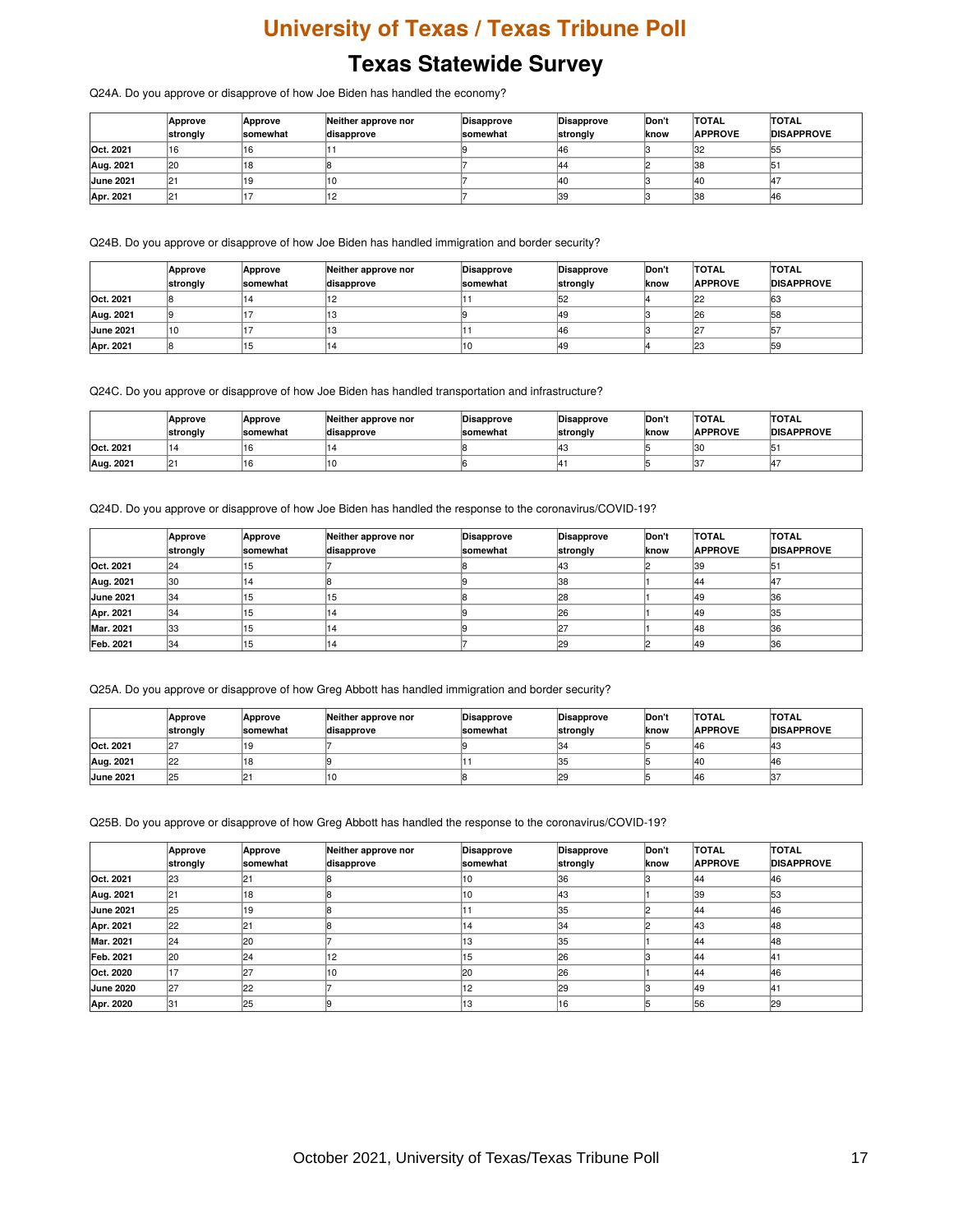### **Texas Statewide Survey**

#### **Coronavirus Pandemic/COVID-19**

Q26. Would you say that the coronavirus/COVID-19 is...

|                  |     | A significant crisis A serious problem but not a crisis A minor problem Not a problem at all Don't know/No opinion |     |  |
|------------------|-----|--------------------------------------------------------------------------------------------------------------------|-----|--|
| Oct. 2021        | 142 | 134                                                                                                                | 14  |  |
| Aug. 2021        | 52  | 130                                                                                                                |     |  |
| <b>June 2021</b> | 146 | 128                                                                                                                | 16  |  |
| Apr. 2021        | 152 | 128                                                                                                                | 13  |  |
| Feb. 2021        | 153 | 132                                                                                                                |     |  |
| Oct. 2020        | 153 | 29                                                                                                                 |     |  |
| <b>June 2020</b> | 157 | 29                                                                                                                 | '10 |  |
| Apr. 2020        | 166 | 26                                                                                                                 |     |  |

Q27. Do you approve or disapprove of how each of the following is handling the coronavirus/COVID-19?

| <b>Item</b>            | Approve Approve |    | Neither approve Disapprove Disapprove<br>strongly somewhat nor disapprove somewhat |    | strongly | Don't<br>know/No<br>opinion | <b>TOTAL</b> | <b>TOTAL</b><br><b>APPROVEDISAPPROVE</b> |
|------------------------|-----------------|----|------------------------------------------------------------------------------------|----|----------|-----------------------------|--------------|------------------------------------------|
| Federal government     | 10<br>د ا       | 24 | 12                                                                                 | 13 | 35       |                             | 37           | 48                                       |
| Texas state government | 19              | 27 |                                                                                    | 14 | 30       |                             | 46           | 44                                       |
| Your local government  | 18              | 33 | 19                                                                                 | 12 | 13       |                             | 51           | 25                                       |

Q27A. Do you approve or disapprove of how each of the following is handling the coronavirus/COVID-19? **The Federal Government.**

|                  | Approve<br>strongly | Approve<br><b>somewhat</b> | Neither approve nor<br>disapprove | Disapprove<br>somewhat | Disapprove<br>strongly | Don't know/No<br>opinion | <b>TOTAL</b><br><b>APPROVE</b> | <b>TOTAL</b><br><b>DISAPPROVE</b> |
|------------------|---------------------|----------------------------|-----------------------------------|------------------------|------------------------|--------------------------|--------------------------------|-----------------------------------|
| Oct. 2021        | 13                  | 24                         | 12                                | 3 ا                    | 135                    |                          |                                | 148                               |
| Aug. 2021        | 17                  | 126                        |                                   | 15                     | 130                    |                          | 43                             |                                   |
| <b>June 2021</b> | 18                  | 128                        | 15                                | 14                     | 21                     |                          | 46                             |                                   |
| Feb. 2021        | 14                  |                            | 15                                |                        | l20                    |                          | 145                            | 136                               |
| Oct. 2020        | 12                  |                            | 13                                |                        | 133                    |                          | 39                             | 145                               |
| <b>June 2020</b> | 16                  | 124                        | '10                               | 12                     | 135                    |                          | 140                            |                                   |
| Apr. 2020        | 22                  |                            | 110                               |                        |                        |                          | 49                             | 138                               |

Q27B. Do you approve or disapprove of how each of the following is handling the coronavirus/COVID-19? **State Government**

|                  | Approve<br>strongly | Approve<br><b>somewhat</b> | Neither approve nor<br>disapprove | Disapprove<br>somewhat | <b>Disapprove</b><br>strongly | Don't know/No<br>opinion | <b>TOTAL</b><br><b>APPROVE</b> | <b>TOTAL</b><br><b>DISAPPROVE</b> |
|------------------|---------------------|----------------------------|-----------------------------------|------------------------|-------------------------------|--------------------------|--------------------------------|-----------------------------------|
| Oct. 2021        | 19                  |                            |                                   | 114                    | 130                           |                          | 146                            | 144                               |
| Aug. 2021        | 14                  | 25                         |                                   | ے ا                    | 37                            |                          | 39                             |                                   |
| <b>June 2021</b> | 18                  |                            | 14                                |                        | 122                           |                          | 145                            | 39                                |
| Feb. 2021        | 13                  | 135                        | 13                                |                        | 18                            |                          | 48                             |                                   |
| Oct. 2020        | 15                  | 130                        |                                   |                        | 124                           |                          | 145                            |                                   |
| June 2020        | 120                 |                            |                                   | 15                     | 29                            |                          | 147                            |                                   |
| Apr. 2020        | 26                  |                            | 12                                | 14                     | 15                            |                          | 157                            |                                   |

Q27C. Do you approve or disapprove of how each of the following is handling the coronavirus/COVID-19? **Local Government**

|                  | Approve<br>strongly | Approve<br><b>somewhat</b> | Neither approve nor<br>disapprove | Disapprove<br><b>somewhat</b> | Disapprove<br>strongly | Don't know/No<br>opinion | <b>TOTAL</b><br><b>APPROVE</b> | <b>TOTAL</b><br><b>DISAPPROVE</b> |
|------------------|---------------------|----------------------------|-----------------------------------|-------------------------------|------------------------|--------------------------|--------------------------------|-----------------------------------|
| Oct. 2021        | 18                  | 133                        | 19                                |                               | ںו                     |                          |                                | 25                                |
| Aug. 2021        | 15                  | 132                        |                                   |                               |                        |                          | A7                             |                                   |
| <b>June 2021</b> | 121                 | 29                         | 121                               |                               |                        |                          | 50                             |                                   |
| Feb. 2021        |                     | 34                         |                                   |                               |                        |                          | 151                            | 26                                |
| Oct. 2020        |                     | 134                        | 16                                |                               |                        |                          | 151                            |                                   |
| <b>June 2020</b> | 120                 | 133                        | 14                                |                               |                        |                          | 153                            |                                   |
| Apr. 2020        | 29                  | 135                        | '14                               | 10                            |                        |                          | 64                             |                                   |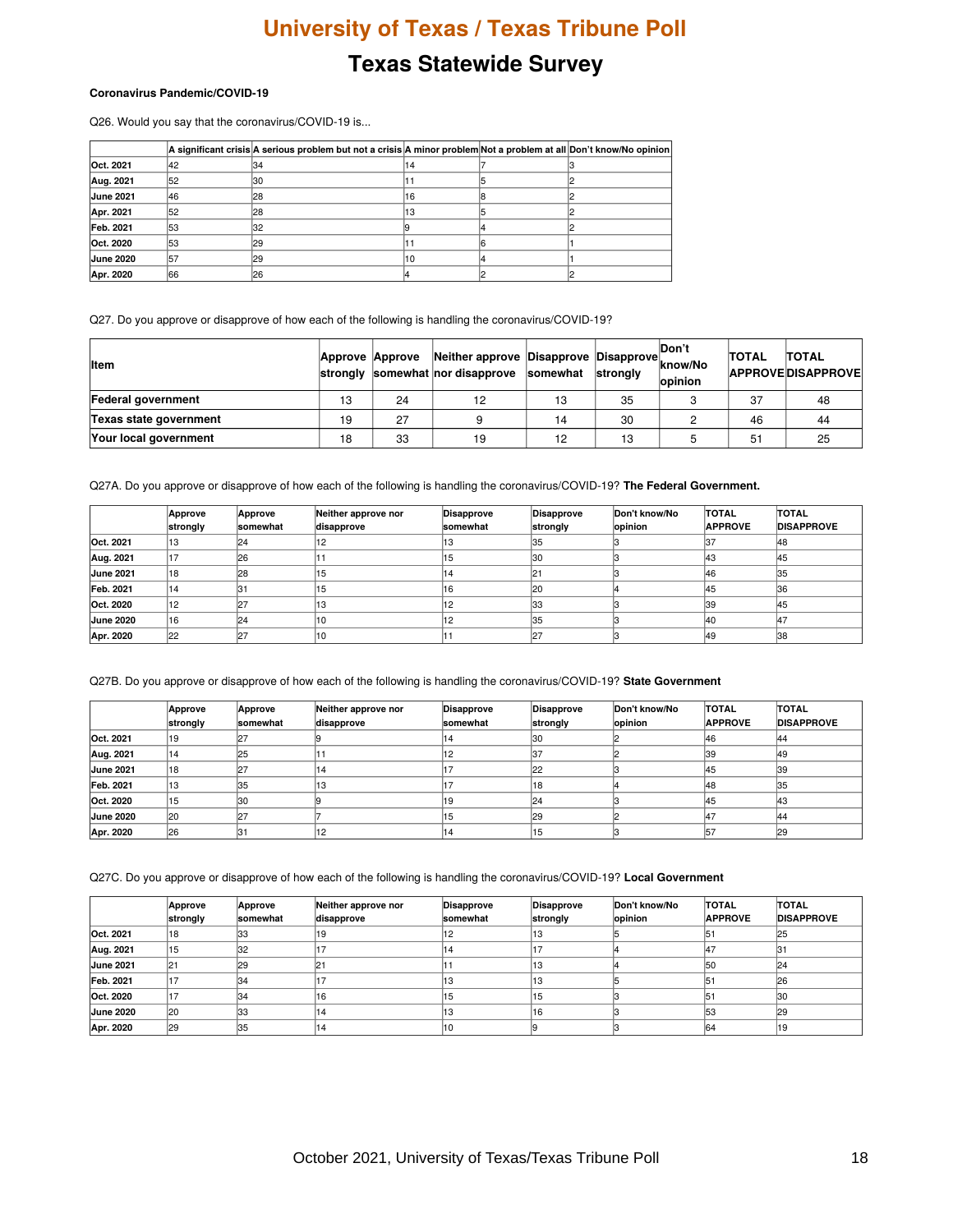Q28. How concerned are you about the spread of the coronavirus in your community?

|                  |           |            |     |     |     | Extremely concerned Very concerned Somewhat concerned Not very concerned Not at all concerned Don't know/No opinion |
|------------------|-----------|------------|-----|-----|-----|---------------------------------------------------------------------------------------------------------------------|
| Oct. 2021        | 14        | 122        | 25  | 120 |     |                                                                                                                     |
| Aug. 2021        | <b>28</b> |            | 124 | 5 ו | 12  |                                                                                                                     |
| <b>June 2021</b> | 12        |            | 26  | 123 | 123 |                                                                                                                     |
| Apr. 2021        | 116       | <b>I20</b> | 24  |     | 16  |                                                                                                                     |
| Feb. 2021        | 25        | 124        | 22  | 15  |     |                                                                                                                     |
| Oct. 2020        | l20       | 120        |     | 16  | 14  |                                                                                                                     |
| <b>June 2020</b> | 127       | 120        | 26  |     |     |                                                                                                                     |
| Apr. 2020        | 28        | 26         | 29  |     |     |                                                                                                                     |

Q29. Do you plan on getting a COVID vaccination? **[RANDOMIZE 2-3]**

|                  | Already received a COVID vaccine Yes NoUnsure Don't know/No opinion |    |         |    |     |
|------------------|---------------------------------------------------------------------|----|---------|----|-----|
| Oct. 2021        | 68                                                                  |    | l20 l3  |    |     |
| Aug. 2021        | 167                                                                 | 5  | 121     | 15 |     |
| <b>June 2021</b> | 60                                                                  |    | l24 l7  |    |     |
| Apr. 2021        | 54                                                                  | 10 | 122 110 |    |     |
| Feb. 2021        | 15                                                                  | 36 | 128 116 |    |     |
| Oct. 2020        |                                                                     | 42 | 36 0    |    | 21  |
| <b>June 2020</b> |                                                                     | 59 | 121     | 10 | l20 |

Q30. Thinking about how you and your family are dealing with the coronavirus pandemic, which of these best describes you these days?

|                  | Living normally, coming and going as | Leaving residence, but being careful when I | Only leaving my residence when I absolutely have Not leaving |      |
|------------------|--------------------------------------|---------------------------------------------|--------------------------------------------------------------|------|
|                  | lusual                               | ldo                                         | lτo                                                          | home |
| Oct. 2021        | 142                                  | 141                                         | '15                                                          |      |
| Aug. 2021        | 37                                   | 40                                          |                                                              |      |
| <b>June 2021</b> | 47                                   | 39                                          |                                                              |      |
| Apr. 2021        | 33                                   | 44                                          |                                                              |      |
| Feb. 2021        | 24                                   | 42                                          | 31                                                           |      |
| Oct. 2020        | 27                                   | 40                                          | 32                                                           |      |
| <b>June 2020</b> | 19                                   | 14                                          |                                                              |      |
| Apr. 2020        |                                      | 120                                         | 163                                                          |      |

Q31. Which of the following measures, if any, are you taking in response to the coronavirus/COVID-19? **[RANDOMIZE A-B]**

|                                                                            | lOct.<br>2021 | Aug.<br>2021 | IJune<br>2021 | Apr.<br>2021 | Feb.<br>2021 | Oct.<br>2020 | <b>June 2020</b> |
|----------------------------------------------------------------------------|---------------|--------------|---------------|--------------|--------------|--------------|------------------|
| Staying away from large groups                                             | 64            | 74           | 63            | 74           | 82           | 83           | 88               |
| Avoiding other people as much as possible                                  | NaN           | 61           | 50            | 64           | 72           | 74           | 80               |
| Wearing a mask when in close contact with people outside your<br>household | 60            | 63           | 58            | 80           | 88           | 87           | 81               |
| Wearing a mask in indoor public places                                     | NaN           | 67           | NaN           | <b>NaN</b>   | NaN          | NaN          | <b>NaN</b>       |
| Wearing a mask in outdoor public places                                    | <b>NaN</b>    | 39           | <b>NaN</b>    | <b>NaN</b>   | NaN          | NaN          | NaN              |

Q32. Based on the conditions in your local area, do you support or oppose:

| <b>Item</b>                                                                | Stronaly<br><b>support</b> | Somewhat<br>support | Somewhat<br><b>loppose</b> | Stronaly<br><b>loppose</b> | Don't know/No TOTAL<br>opinion | <b>SUPPORT</b> | <b>TOTAL</b><br><b>OPPOSE</b> |
|----------------------------------------------------------------------------|----------------------------|---------------------|----------------------------|----------------------------|--------------------------------|----------------|-------------------------------|
| Requiring people to wear masks in indoor public<br><b>places</b>           | 40                         |                     |                            | 31                         |                                | 57             | 40                            |
| Requiring public school students and staff to wear<br>masks when on campus | 45                         | 13                  |                            | 32                         |                                | 58             | 39                            |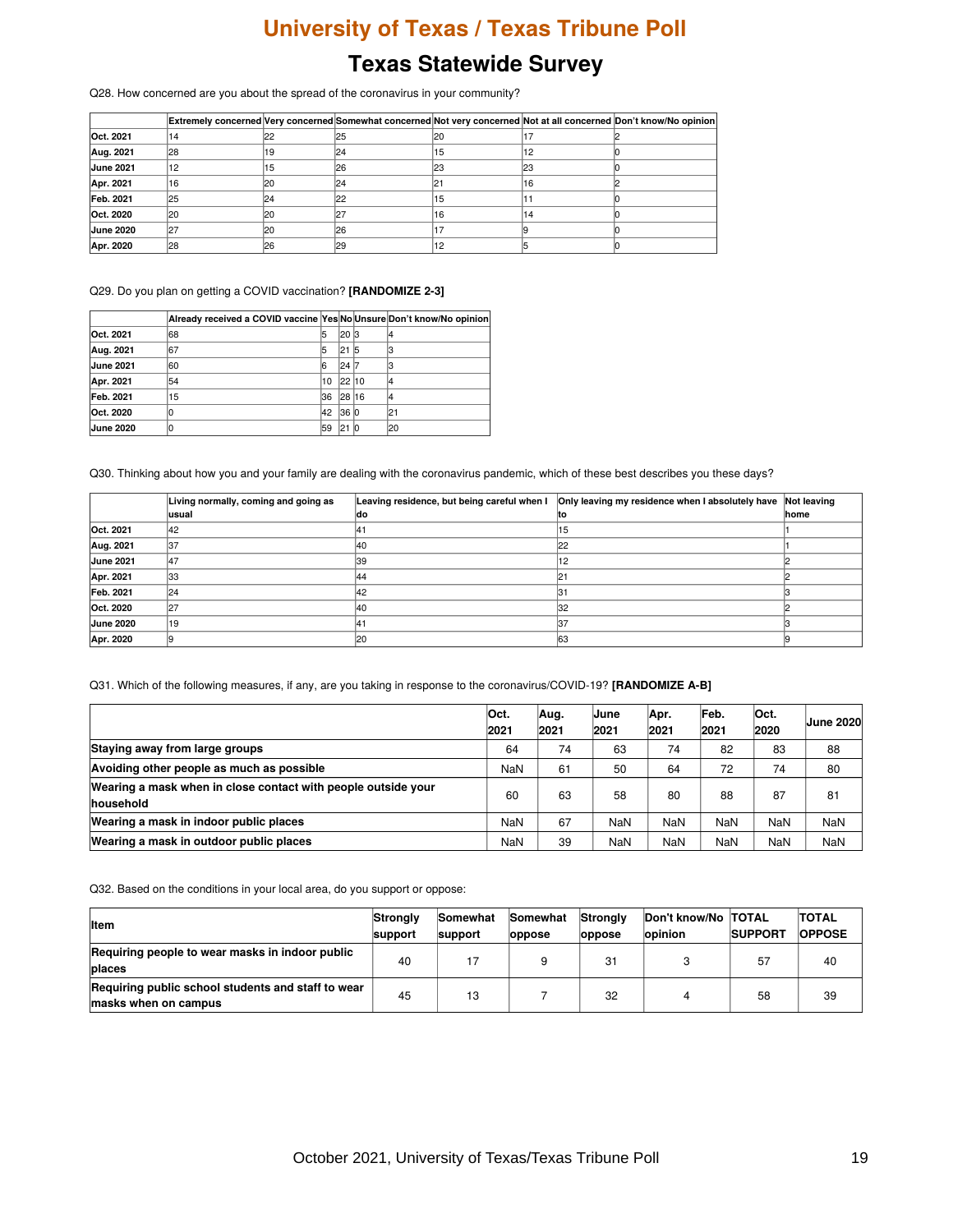Q33. Do you support or oppose requiring people to provide evidence that they have been vaccinated against COVID-19 in order to gain admission to events or activities with large groups of people?

|                  | Strongly<br>support | Somewhat<br>support | Neither support nor<br>oppose | Somewhat<br>oppose | Strongly<br>oppose | Don't know/No<br>opinion | <b>TOTAL SUPPORT TOTAL OPPOSE</b> |     |
|------------------|---------------------|---------------------|-------------------------------|--------------------|--------------------|--------------------------|-----------------------------------|-----|
| Oct. 2021        | 33                  |                     |                               |                    | 139                |                          |                                   | 143 |
| Aug. 2021        | 33                  |                     |                               |                    | 139                |                          | 46                                | 144 |
| <b>June 2021</b> | 27                  |                     |                               |                    |                    |                          |                                   | 146 |
| Apr. 2021        | 24                  |                     |                               |                    | 138                |                          |                                   | 42  |

Q34. Do you support or oppose each of the following?

| <b>Item</b>                                                                                                                                                                              | Strongly<br>support | Somewhat<br>support | Somewhat<br>oppose | Strongly<br>oppose | Don't know/No  TOTAL<br>opinion | <b>ISUPPORT</b> | <b>TOTAL</b><br><b>OPPOSE</b> |
|------------------------------------------------------------------------------------------------------------------------------------------------------------------------------------------|---------------------|---------------------|--------------------|--------------------|---------------------------------|-----------------|-------------------------------|
| Allowing businesses to require employees to either<br>provide proof of vaccination or submit to frequent<br><b>COVID testing</b>                                                         | 41                  | 13                  | 8                  | 35                 | 3                               | 54              | 43                            |
| Allowing businesses to require customers to either<br>provide proof of vaccination or a negative COVID test                                                                              | 30                  | 17                  | 8                  | 41                 | 4                               | 47              | 49                            |
| Allowing government entities to require employees to<br>either provide proof of vaccination or submit to<br>frequent COVID testing, unless they have a medical or<br>religious exemption | 37                  | 13                  | 7                  | 39                 | 4                               | 50              | 46                            |
| Allowing public schools to require staff to either<br>provide proof of vaccination or submit to frequent<br>COVID testing, unless they have a medical or religious<br>exemption          | 40                  | 14                  | 6                  | 37                 | 3                               | 54              | 43                            |
| Allowing public schools to require students to either<br>provide proof of vaccination or submit to frequent<br>COVID testing, unless they have a medical or religious<br>exemption       | 33                  | 15                  | 9                  | 40                 | 3                               | 48              | 49                            |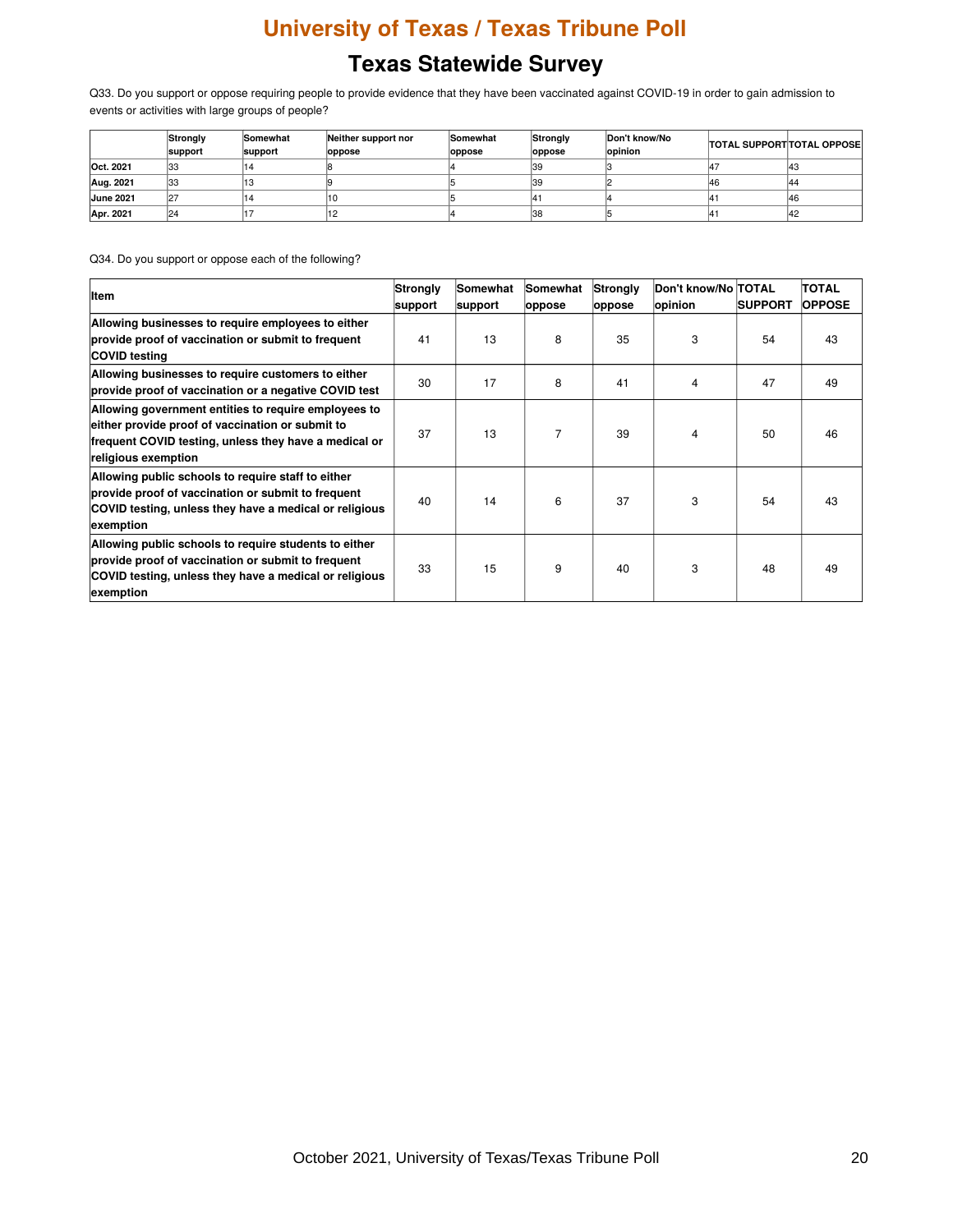#### **Policy Questions**

Q35. Do you approve or disapprove of how state leaders and the Legislature have handled each of the following in Texas?

| <b>Item</b>                            | <b>Approve</b><br>strongly | Approve | Neither approve Disapprove<br>somewhat nor disapprove | somewhat | Disapprove<br>strongly | Don't<br>know/No<br>opinion | <b>TOTAL</b> | <b>TOTAL</b><br><b>APPROVEDISAPPROVE</b> |
|----------------------------------------|----------------------------|---------|-------------------------------------------------------|----------|------------------------|-----------------------------|--------------|------------------------------------------|
| Reliability of the electricity grid    | 6                          | 12      | 16                                                    | 18       | 42                     | 6                           | 18           | 60                                       |
| COVID/coronavirus pandemic             | 15                         | 25      | 13                                                    | 14       | 31                     | $\overline{2}$              | 40           | 45                                       |
| K-12 public education                  | 9                          | 17      | 22                                                    | 18       | 24                     | 10                          | 26           | 42                                       |
| Immigration/border security            | 18                         | 23      | 10                                                    | 14       | 30                     | 5                           | 41           | 44                                       |
| <b>Public safety</b>                   | 16                         | 26      | 20                                                    | 10       | 20                     | 8                           | 42           | 30                                       |
| <b>Election and voting laws</b>        | 24                         | 19      | 13                                                    | 8        | 30                     | 5                           | 43           | 38                                       |
| <b>Abortion policy</b>                 | 30                         | 9       | 11                                                    | 7        | 39                     | 4                           | 39           | 46                                       |
| <b>Gun violence</b>                    | 18                         | 17      | 17                                                    | 9        | 32                     | 7                           | 35           | 41                                       |
| <b>Second Amendment rights</b>         | 31                         | 15      | 15                                                    | 9        | 23                     | 7                           | 46           | 32                                       |
| <b>Property taxes</b>                  | $\overline{7}$             | 13      | 22                                                    | 20       | 26                     | 12                          | 20           | 46                                       |
| Redistricting                          | 11                         | 14      | 22                                                    | 10       | 28                     | 15                          | 25           | 38                                       |
| Transgender students in public schools | 18                         | 10      | 20                                                    | 7        | 29                     | 16                          | 28           | 36                                       |
| <b>Foster care</b>                     | 6                          | 9       | 26                                                    | 11       | 18                     | 30                          | 15           | 29                                       |

Q36. Do you think that the rules for voting in Texas should be made more strict, less strict, or left as they are now?

|                  |    |     |     | More strict Left as they are now Less strict Don't know/No opinion |
|------------------|----|-----|-----|--------------------------------------------------------------------|
| Oct. 2021        | 34 | 129 | l29 |                                                                    |
| Aug. 2021        | 39 | 130 | 24  |                                                                    |
| <b>June 2021</b> | 35 | 129 | 126 | 10                                                                 |
| Feb. 2021        |    | 140 | 125 |                                                                    |

Q37. Based on what you know, do you think that Texas's election system discriminates against racial and ethnic minorities?

|                  |     |       | Yes No Don't know/No opinion |
|------------------|-----|-------|------------------------------|
| Oct. 2021        | 37  | 53    | 10                           |
| Aug. 2021        | 39  | 51    | 10                           |
| <b>June 2021</b> | 137 | 51    | 12                           |
| Apr. 2021        | 36  | 52 12 |                              |
| <b>June 2020</b> | 38  | 51    | 11                           |
| <b>June 2019</b> | 35  | 50    | 15                           |
| Feb. 2019        | 36  | 53    | 11                           |
| Oct. 2017        | 38  | 47    | 15                           |

Q38A. Overall, how accurate do you think official election results are in the U.S.?

|                  |     |    |    | Very accurate Somewhat accurate Somewhat inaccurate Very inaccurate Don't know/No opinion |
|------------------|-----|----|----|-------------------------------------------------------------------------------------------|
| Oct. 2021        | 133 |    |    |                                                                                           |
| Aug. 2021        |     | 18 | 25 |                                                                                           |
| <b>Feb. 2021</b> | 136 | 16 | 30 |                                                                                           |

Q38B. Overall, how accurate do you think official election results are in Texas?

|           |     |     |  | Very accurate Somewhat accurate Somewhat inaccurate Very inaccurate Don't know/No opinion |
|-----------|-----|-----|--|-------------------------------------------------------------------------------------------|
| Oct. 2021 | 38  | 38  |  |                                                                                           |
| Aug. 2021 | 38  | 36  |  |                                                                                           |
| Feb. 2021 | 143 | 135 |  |                                                                                           |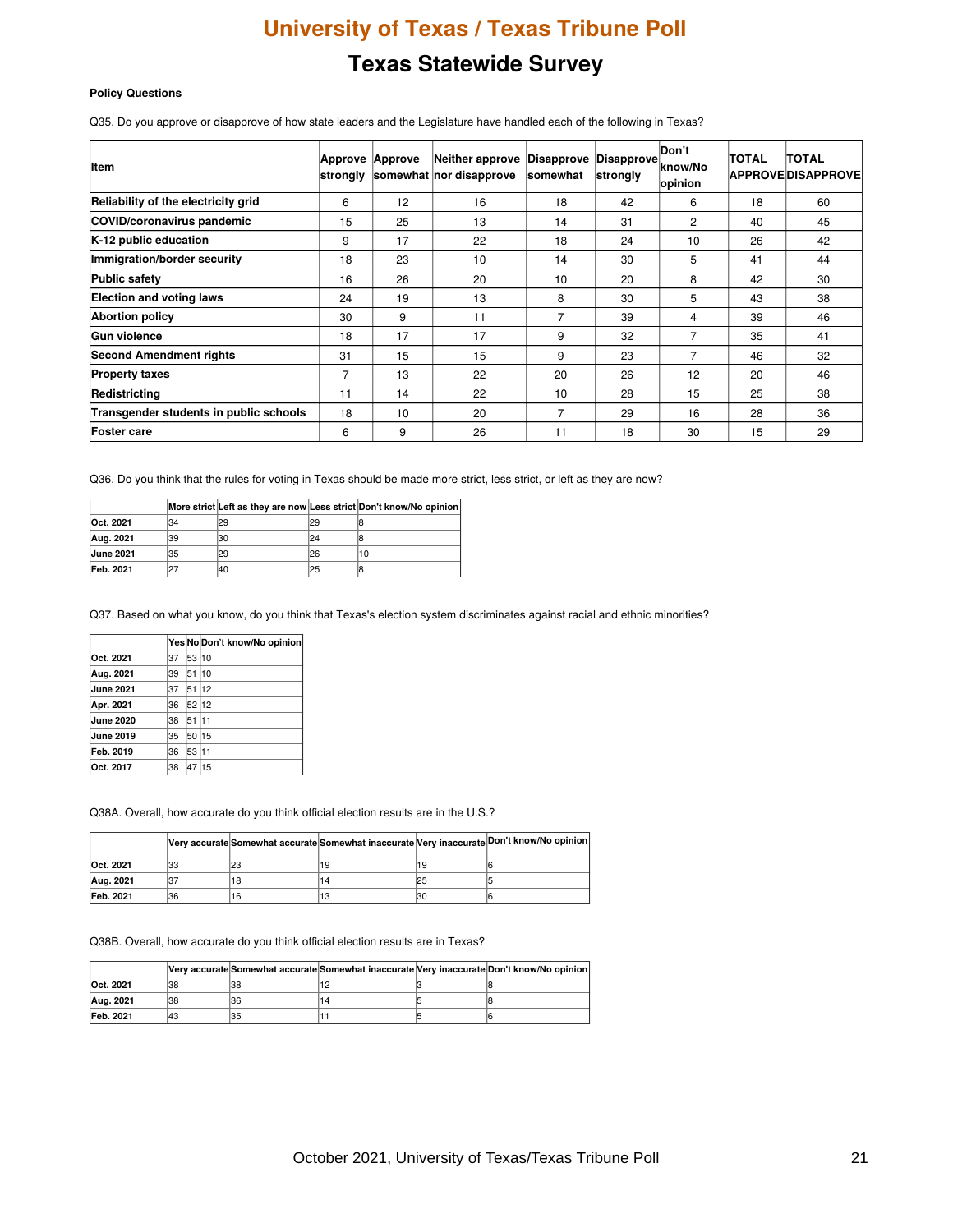Q39. Do you support or oppose allowing legal gun owners over the age of 21 to carry handguns in most public places in Texas without a license or training?

|                  |     |  |     | Strongly support Somewhat support Somewhat oppose Strongly oppose Don't know/No opinion TOTAL SUPPORT TOTAL OPPOSE |     |
|------------------|-----|--|-----|--------------------------------------------------------------------------------------------------------------------|-----|
| Oct. 2021        |     |  |     |                                                                                                                    | 155 |
| <b>June 2021</b> | 124 |  |     |                                                                                                                    |     |
| Apr. 2021        | c   |  | 148 |                                                                                                                    | 159 |

Q40. Do you support or oppose making abortion illegal after 6 weeks of pregnancy except in the case of a medical emergency?

|                  |      |  | Strongly support Somewhat support Somewhat oppose Strongly oppose Don't know/No opinion TOTAL SUPPORT TOTAL OPPOSE |     |
|------------------|------|--|--------------------------------------------------------------------------------------------------------------------|-----|
| Oct. 2021        | 34   |  |                                                                                                                    |     |
| <b>June 2021</b> | יכיו |  |                                                                                                                    | 146 |
| Apr. 2021        | 134  |  |                                                                                                                    |     |

Q41. Please tell us whether or not you think it should be possible for a pregnant woman to obtain a legal abortion if...

|                                                                        |    |    | Oct. 2021 Oct. 2014 June 2014 |
|------------------------------------------------------------------------|----|----|-------------------------------|
| The woman's own health is seriously endangered.                        | 81 | 81 | 76                            |
| She became pregnant as a result of rape.                               | 72 | 77 | 72                            |
| She became pregnant as a result of incest.                             | 73 | 75 | 70                            |
| There is a strong chance of a serious defect in the baby.              | 58 | 63 | 57                            |
| The family has very low income and cannot afford any more<br>children. | 39 | 41 | 39                            |
| She is not married and does not want to marry the man.                 | 37 | 37 | 36                            |
| She is married and does not want any more children.                    | 38 | 37 | 36                            |

Q42. Do you support or oppose allowing any individual to sue people they believe helped someone obtain an abortion in violation of state law?

| <b>Q42</b>            | Percent |
|-----------------------|---------|
| Strongly support      | 18      |
| Somewhat support      | 12      |
| Somewhat oppose       | 18      |
| Strongly oppose       | 49      |
| Don't know/No opinion | 13      |

Q43. Do you think Texas should accept refugees from other countries who have gone through a security clearance process?

|                  |          |       | Yes No Don't know/No opinion |
|------------------|----------|-------|------------------------------|
| Oct. 2021        | 50 35 15 |       |                              |
| <b>Feb. 2020</b> | 51       | 34 15 |                              |

Q44. If some of these refugees came to live in your community, do you think they would be welcomed, or not?

|           |    |    | Yes, welcomed No, not welcomed Don't know/No opinion |
|-----------|----|----|------------------------------------------------------|
| Oct. 2021 | ı4 | 26 | 32                                                   |
| Feb. 2020 | 48 | n. | 3.                                                   |

Q45. Do you support or oppose Governor Greg Abbott's plan to use state money to add more barriers on the border between Texas and Mexico?

| <b>IQ45</b>           | Percent |
|-----------------------|---------|
| Strongly support      | 44      |
| Somewhat support      | 9       |
| Somewhat oppose       |         |
| Strongly oppose       | 33      |
| Don't know/No opinion | 6       |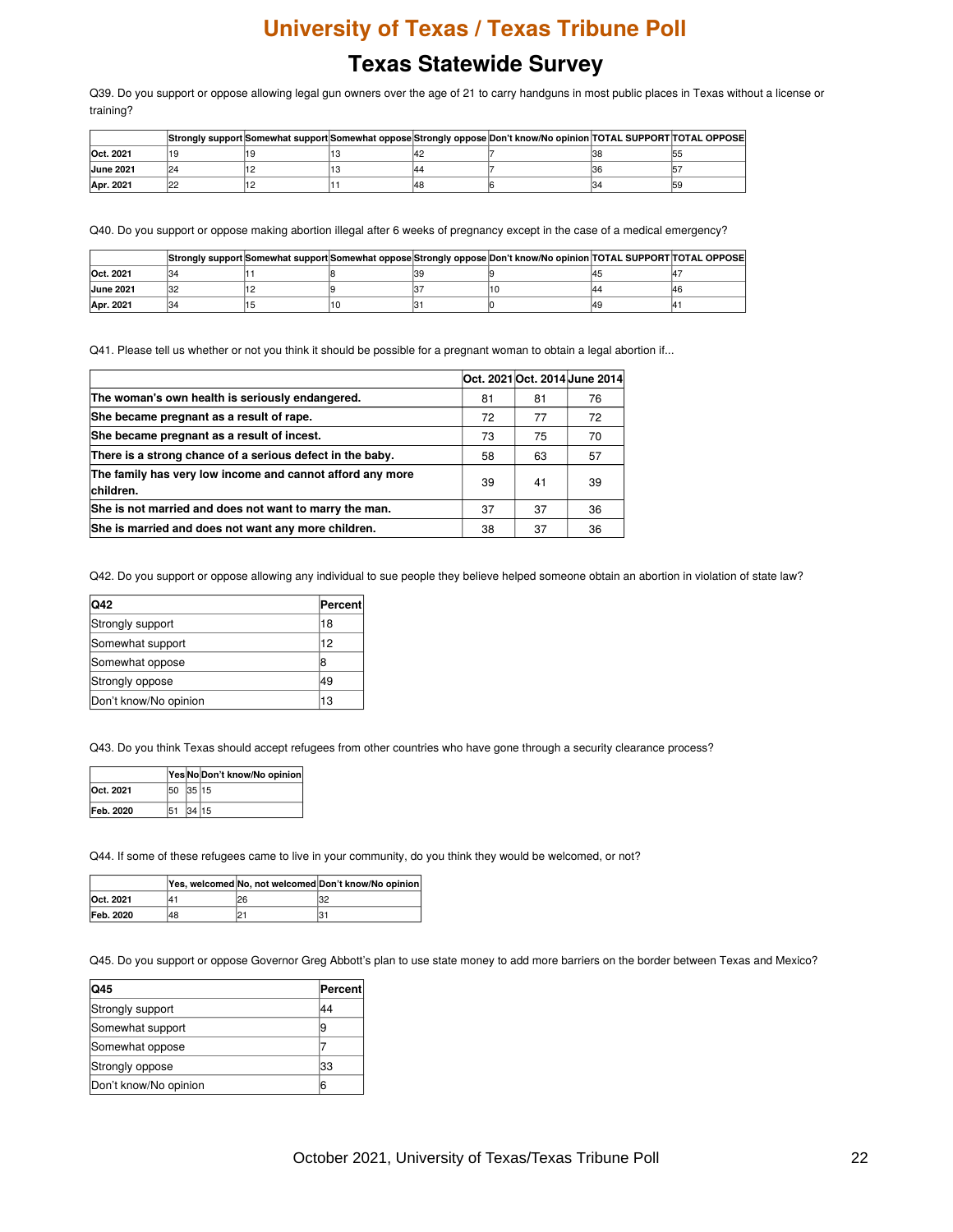### **Texas Statewide Survey**

Q46. Do you think that Texas spends too much, too little, or about the right amount on border security?

|           |     | Too much About the right amount Too little Don't know/No opinion |     |    |
|-----------|-----|------------------------------------------------------------------|-----|----|
| Oct. 2021 | 128 | 20                                                               | 133 |    |
| Aug. 2021 | 124 | 18                                                               | 37  |    |
| Feb. 2021 | 126 | 22                                                               | 39  | 13 |
| Feb. 2019 | 15  | 130                                                              | 38  | 18 |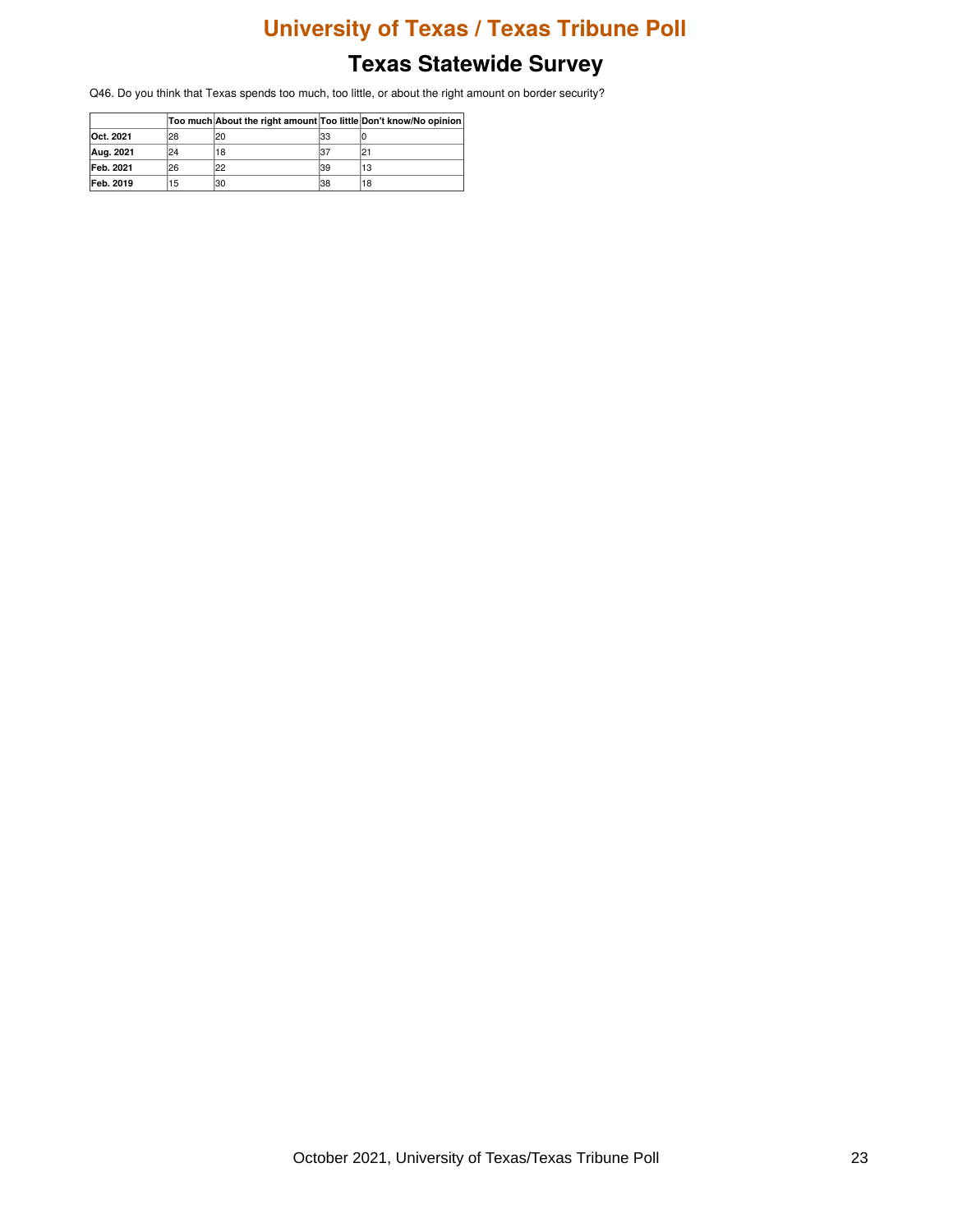# **Texas Statewide Survey**

#### **Political Knowledge**

#### **[Randomize INFO1-INFO3]**

INFO1. Which political party holds the majority in the U.S. House of Representatives? **[RANDOMIZE 1-2]**

| <b>INFO1</b>     | <b>Percent</b> |
|------------------|----------------|
| Democratic Party |                |
| Republican Party | 13             |
| Neither          |                |
| Don't know       | ĸ              |

INFO2. What majority of both houses of the U.S. Congress is needed to override a presidential veto?

| <b>INFO2</b>            | Percent |
|-------------------------|---------|
| More than two-thirds    | 73      |
| More than three-fourths | 10      |
| More than one-half      | 5       |
| Don't know              | 12      |

INFO3. How often are states required to redraw their political maps?

| <b>INFO3</b>       | Percent |
|--------------------|---------|
| Every year         |         |
| Every three years  |         |
| Every five years   |         |
| Every ten years    | 58      |
| Every twenty years |         |
| Don't know         | 30      |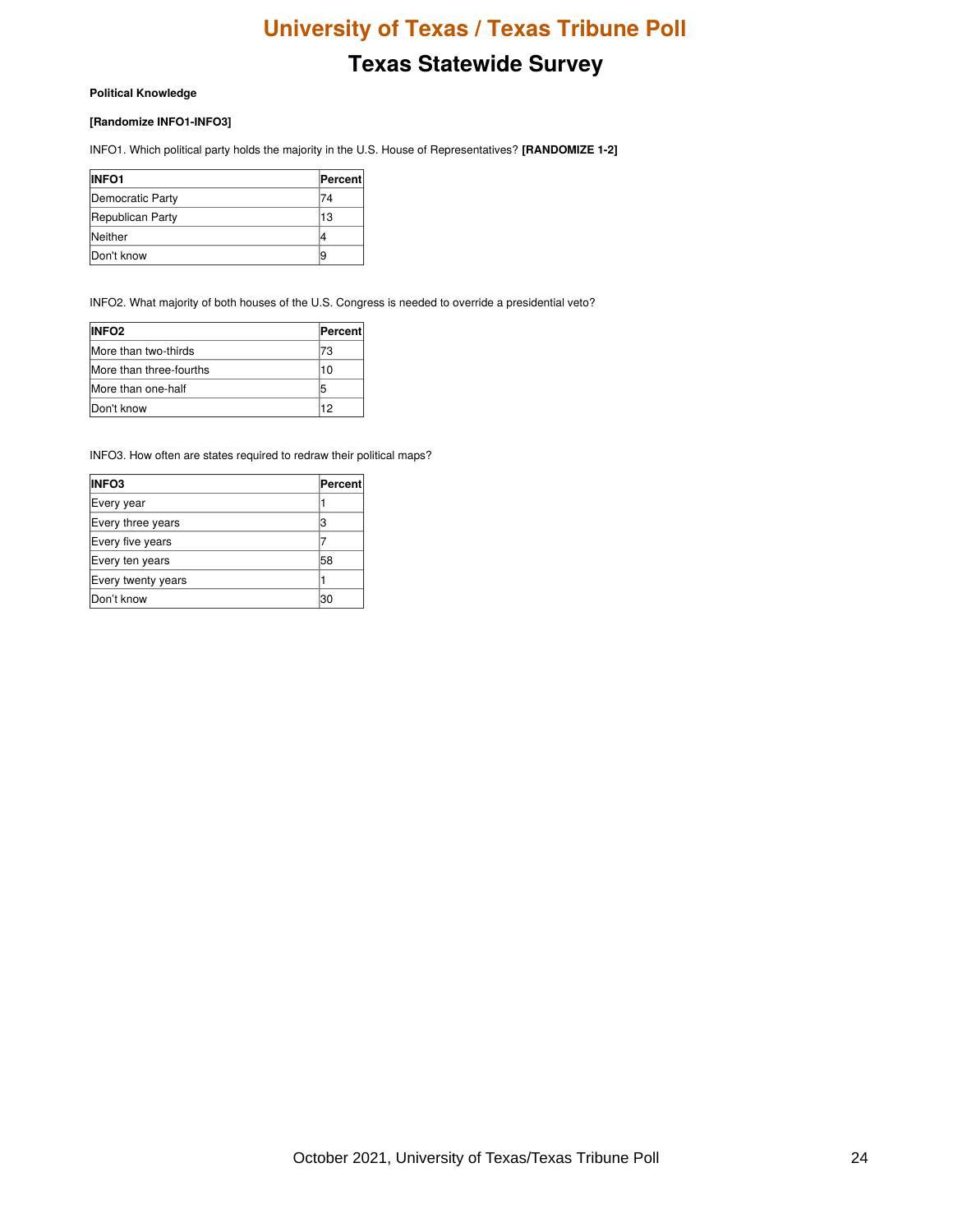# **Texas Statewide Survey**

#### **Political Orientation**

LIBCON. On a scale from 1 to 7, where 1 is extremely liberal, 7 is extremely conservative, and 4 is exactly in the middle, where would you place yourself?

| <b>LIBCON7</b> | Percent |
|----------------|---------|
| Extremely lib. | 9       |
| Somewhat lib.  | 12      |
| Lean lib.      |         |
| Moderate       | 25      |
| Lean con.      | 18      |
| Somewhat con.  | 18      |
| Extremely con. | 21      |

PID3. Generally speaking, would you say that you usually think of yourself as a...

| <b>PID3</b>       | Percent |
|-------------------|---------|
| <b>IDemocrats</b> | 40      |
| Independents      | 13      |
| Republicans       | 48      |

PID7. (Uses the four PID3 follow-up questions)

| <b>PID7</b>   | Percent |
|---------------|---------|
| <b>StrDem</b> | 20      |
| WeakDem       | 11      |
| LeanDem       | 19      |
| lInd          | 13      |
| LeanRep       | 14      |
| WeakRep       | 19      |
| <b>StrRep</b> | 25      |

REPCON. **[ASK IF PID3 = "Republican"]** Overall, do you think that Republican elected officials in Texas are conservative enough, too conservative, or not conservative enough?

| <b>REPCON</b>           | <b>Percent</b> |
|-------------------------|----------------|
| Conservative enough     | 49             |
| Too conservative        | 10             |
| Not conservative enough | 36             |
| Don't know/No opinion   | 6              |

DEMLIB. **[ASK IF PID3 = "Democrat"]**Overall, do you think that Democratic elected officials in Texas are liberal enough, too liberal, or not liberal enough?

| <b>IDEMLIB</b>        | Percent |
|-----------------------|---------|
| Liberal enough        | 29      |
| <b>Too liberal</b>    |         |
| Not liberal enough    | 46      |
| Don't know/No opinion | 19      |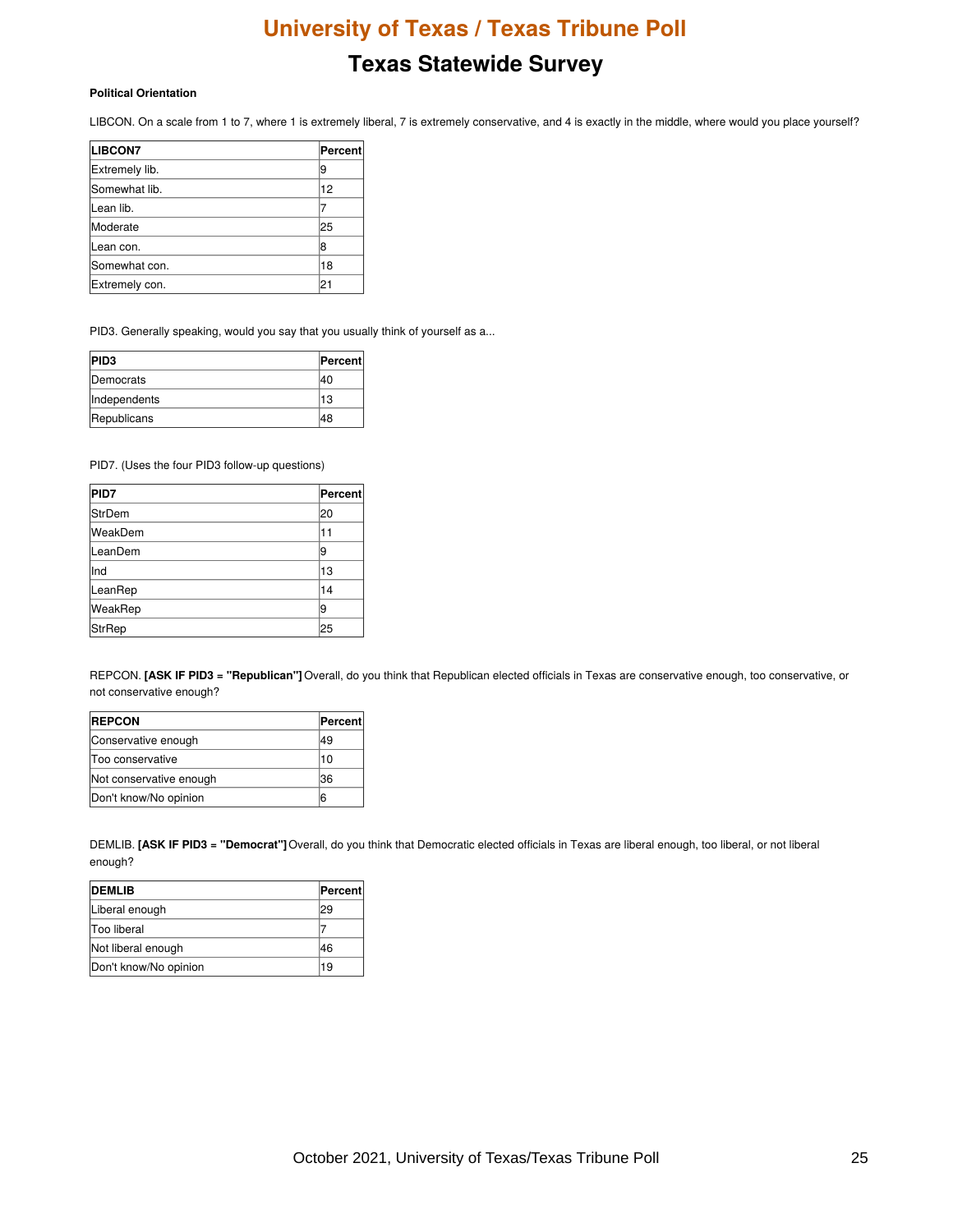# **Texas Statewide Survey**

#### **Demographics**

AGE. Please indicate your age group.

| <b>AGEG</b> | <b>Percent</b> |
|-------------|----------------|
| $18-29$     |                |
| 30-44       | 25             |
| 45-64       | 136            |
| 65+         | '22            |

LOCATE. Would you say that you live in an urban, suburban, or rural community?

| <b>LOCATE</b> | Percent |
|---------------|---------|
| Urban         | 130     |
| Suburban      | 49      |
| <b>IRural</b> |         |

METRO. Do you live in the Houston, Dallas-Fort Worth, San Antonio, or Austin metropolitan areas?

| <b>IMETRO</b>                          | Percent |
|----------------------------------------|---------|
| Yes, I live in the Houston area        | 25      |
| Yes, I live the Dallas-Fort Worth area | 25      |
| Yes, I live in the San Antonio area    | 9       |
| Yes, I live in the Austin area         | 10      |
| No, I live in another part of Texas    | 31      |

CHILD. How many children are currently living with you?

| <b>CHILD</b> | Percent |
|--------------|---------|
| lOne         | 15      |
| <b>Two</b>   | 10      |
| Three        | 5       |
| Four or more | з       |
| None         | 6.      |

SCHOOL. Do you have any children currently enrolled in school in Texas? (check all that apply)

| <b>Item</b>                                                                    | Percent |
|--------------------------------------------------------------------------------|---------|
| Yes, I have a child/children under 18 enrolled in public school in Texas.      | 17      |
| Yes, I have a child/children under 18 enrolled in private school in Texas.     | 3       |
| Yes, I have a child/children under 18 who are being home schooled in<br>Texas. | 3       |
| No, I do not have any children under 18 in school in Texas.                    | 78      |

CHILD\_VAX. **[ASK IF CHILD !="None"]** Are you going to try to get a COVID vaccine for the children living with you as soon as it becomes available to them? **[RANDOMIZE 1-2]**

| <b>CHILD VAX</b>                              | Percent |
|-----------------------------------------------|---------|
| Child has already received a COVID vaccine 23 |         |
| Yes                                           | 29      |
| lNo                                           | 36      |
| <b>Unsure</b>                                 |         |
| Don't know/No opinion                         | 5       |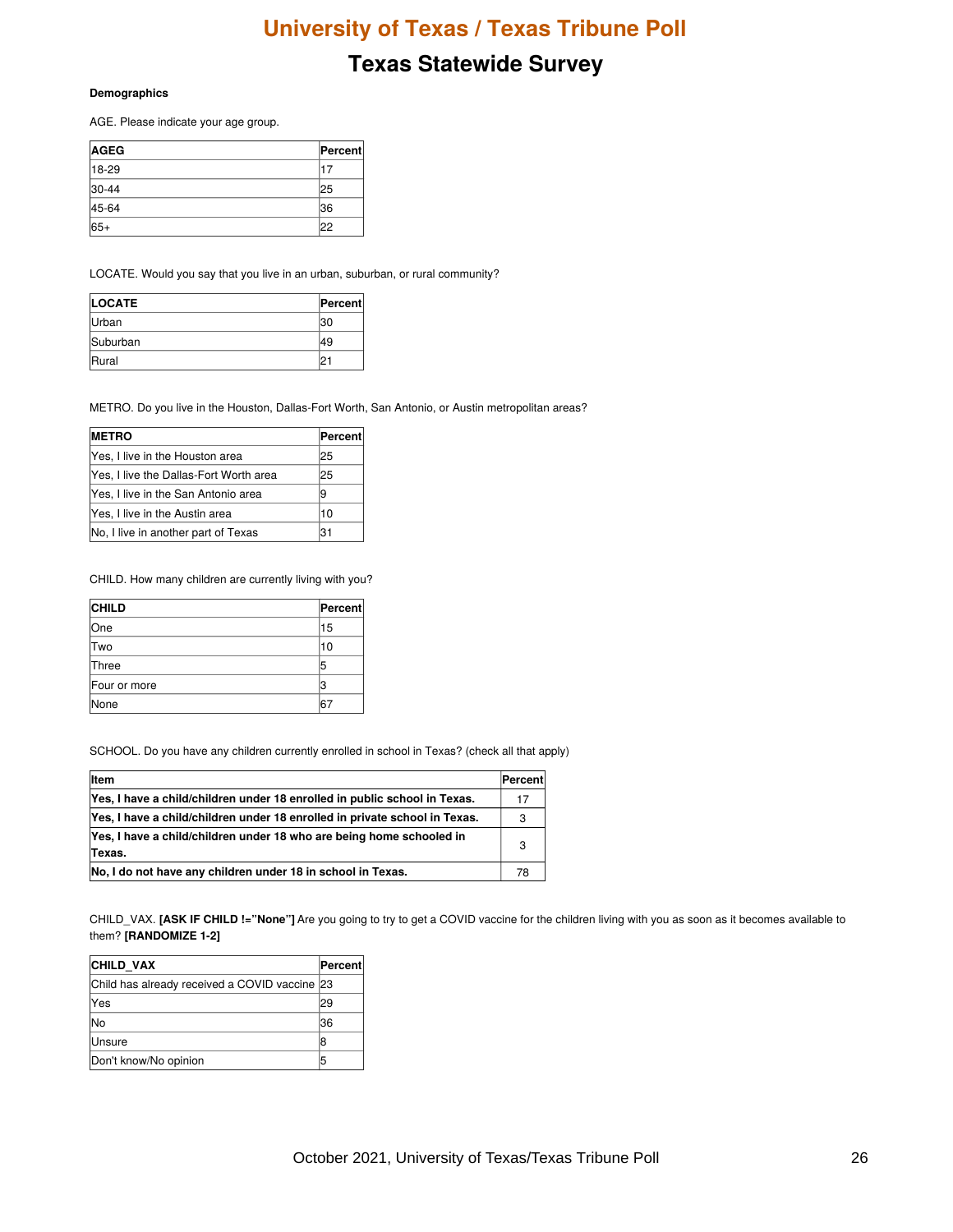INCOME. In which category would you place your household income last year?

| <b>INCOME</b>         | Percent |
|-----------------------|---------|
| Less than \$10,000    | 5       |
| \$10,000 - \$19,999   | 9       |
| \$20,000 - \$29,999   | 9       |
| \$30,000 - \$39,999   | 8       |
| \$40,000 - \$49,999   | 7       |
| \$50,000 - \$59,999   |         |
| \$60,000 - \$69,999   | 6       |
| \$70,000 - \$79,999   | 8       |
| \$80,000 - \$99,999   | 8       |
| \$100,000 - \$119,999 | 6       |
| \$120,000 - \$149,999 | 5       |
| More than \$150,000   | 8       |
| Prefer not to say     | 13      |

AB. Generally speaking, do you consider yourself to be pro-life, pro-choice, or neither?

| lАB               | Percent |
|-------------------|---------|
| <b>Pro-life</b>   | 41      |
| <b>Pro-choice</b> | 4٦،     |
| Neither           | 13      |
| Don't know        | 6       |

EDU What is the highest level of education that you received?

| <b>EDU</b>               | Percent |
|--------------------------|---------|
| Less than high school    | IЗ      |
| High school degree       | 24      |
| Some college             | 24      |
| Two-year college degree  | 10      |
| Four-year college degree | 25      |
| Post-graduate degree     | 13      |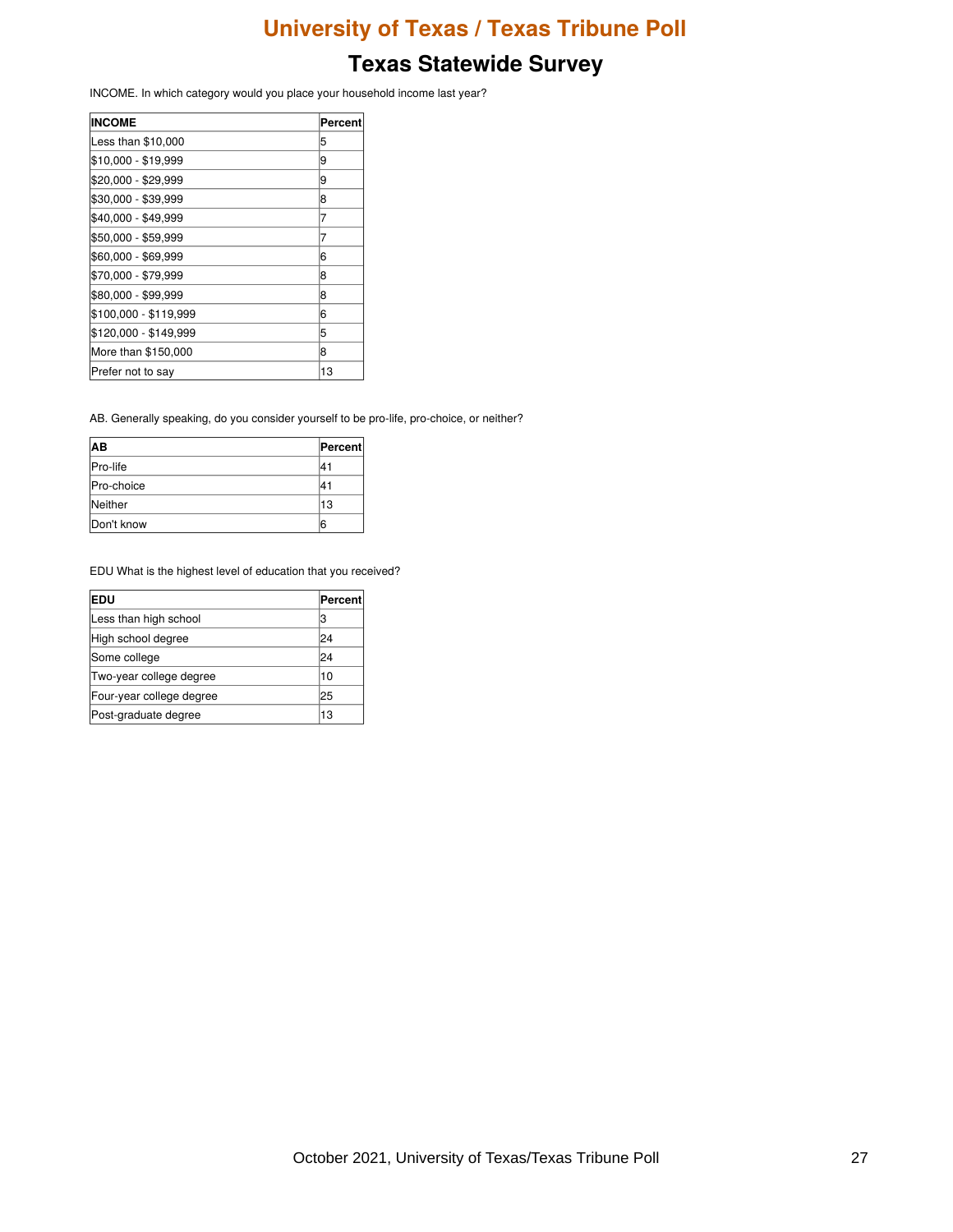# **Texas Statewide Survey**

RELIG. What is your primary religious affiliation, if any? [No open response on "other"]

| <b>RELIG</b>                              | Percent        |
|-------------------------------------------|----------------|
| Agnostic                                  | 5              |
| Assembly of God                           | 2              |
| Atheist                                   | 6              |
| <b>Baptist</b>                            | 14             |
| Born again                                | 2              |
| <b>Buddhist</b>                           | 1              |
| Catholic                                  | 16             |
| <b>Christian Scientist</b>                | 1              |
| Church of Christ                          | $\overline{c}$ |
| Church of God                             | 1              |
| Disciples of Christ                       | 0              |
| Don't know                                | 2              |
| Episcopal / Anglican                      | 1              |
| Evangelical                               | 1              |
| Hindu                                     | 0              |
| Jehovah's Witnesses                       | $\overline{0}$ |
| Jewish                                    | 1              |
| Lutheran                                  | 3              |
| Methodist                                 | 3              |
| Mormon                                    | $\overline{c}$ |
| Muslim / Islam                            | 0              |
| No religious affiliation / none           | 12             |
| Nondenominational Christian               | 7              |
| Orthodox / Eastern Orthodox               | $\Omega$       |
| Other                                     | 4              |
| Pentecostal / charismatic / spirit-filled | $\overline{2}$ |
| Presbyterian                              | $\mathbf 1$    |
| Protestant (non-specific)                 | 4              |
| Reformed                                  | 0              |
| Religious but not spiritual               | 1              |
| Spiritual but not religious               | 5              |
| Unitarian / Universalist                  | 0              |
| United Church of Christ                   | 0              |

LITERAL. Which of these statements comes closest to describing your feelings about the Bible?

| LITERAL                                                                                               | Percent |
|-------------------------------------------------------------------------------------------------------|---------|
| The Bible is the actual word of God and is to<br>be taken literally, word for word.                   | 28      |
| The Bible is the word of God but not<br>everything in it should be taken literally, word<br>for word. |         |
| The Bible is a book written by men and is not<br>the word of God.                                     | 25      |
| Don't know.                                                                                           | 8       |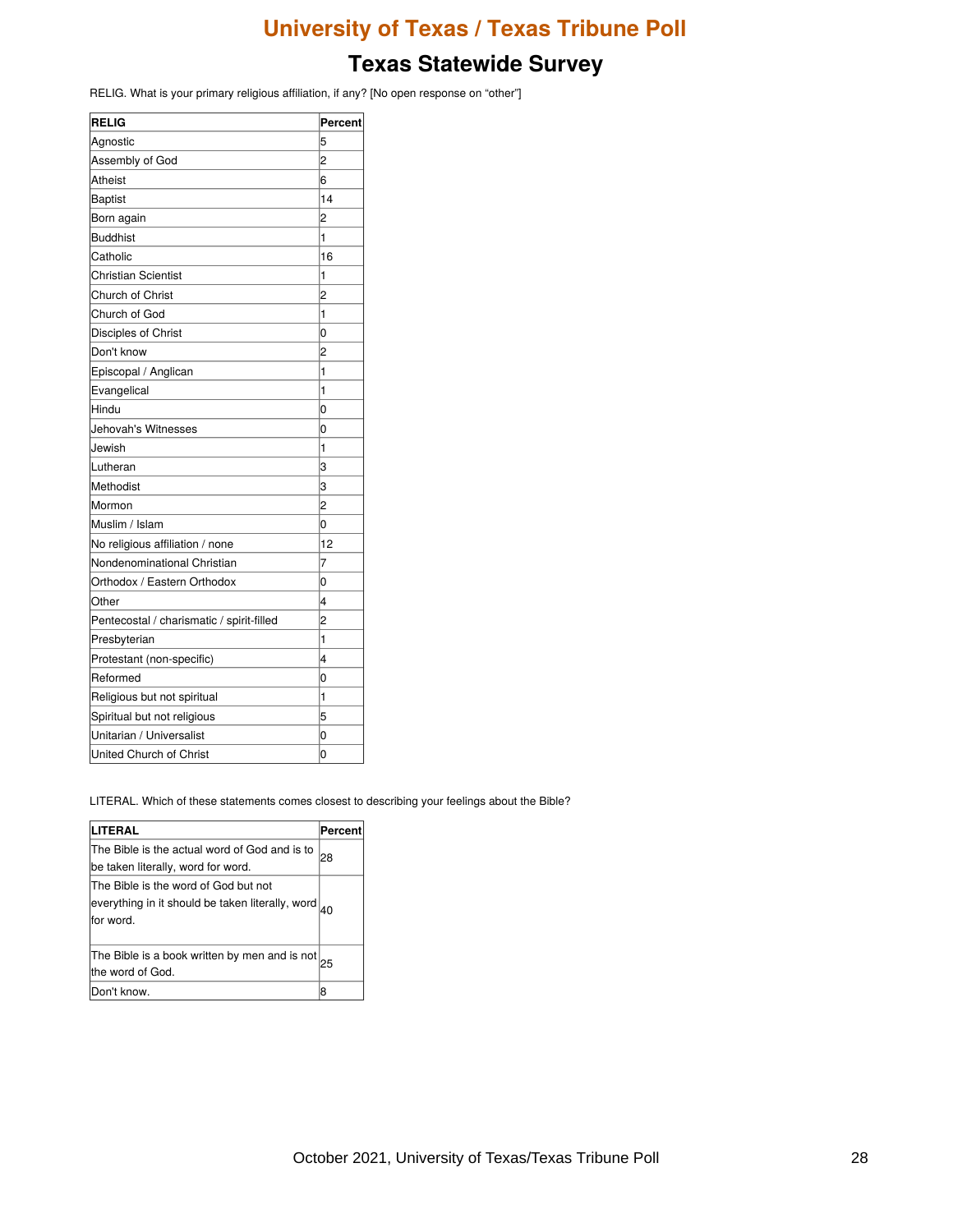### **Texas Statewide Survey**

IMPORT. How important is religion in your life?

| <b>IMPORT</b>              | ∣Percent∣ |
|----------------------------|-----------|
| <b>Extremely important</b> | 38        |
| Somewhat important         | 30        |
| Not very important         | 13        |
| Not at all important       | 19        |

ATTEND. Aside from weddings and funerals, how often do you attend religious services or participate in religious activities?

| <b>ATTEND</b>         | Percent |
|-----------------------|---------|
| More than once a week | 12      |
| lOnce a week          | 16      |
| IA few times a month  | 10      |
| Once or twice a year  | 22      |
| √ever                 | 40      |

RACE1. What race do you consider yourself to be?

| <b>race</b>     | Percent |
|-----------------|---------|
| White / Blanco  | 58      |
| Black           | 14      |
| Hispanic        | 23      |
| lAsian          |         |
| Native American |         |
| Mixed           | 2       |
| Other           | 2       |

RACE2. **[Ask if RACE ~= "Hispanic or Latino"]** Do you happen to have a Hispanic-Latino grandparent?

| RACE <sub>2</sub> | Percent |
|-------------------|---------|
| <b>Yes</b>        |         |
| lNo               | 96      |
| Don't know        |         |

NATIVE1. **[Ask if RACE = "Hispanic or Latino"]**Were you born in the United States or Puerto Rico, or in another country?

| <b>NATIVE1</b>                           | <b>Percent</b> |
|------------------------------------------|----------------|
| Born in the United States or Puerto Rico | 190            |
| Born in another country                  | 10             |
| Don't know                               |                |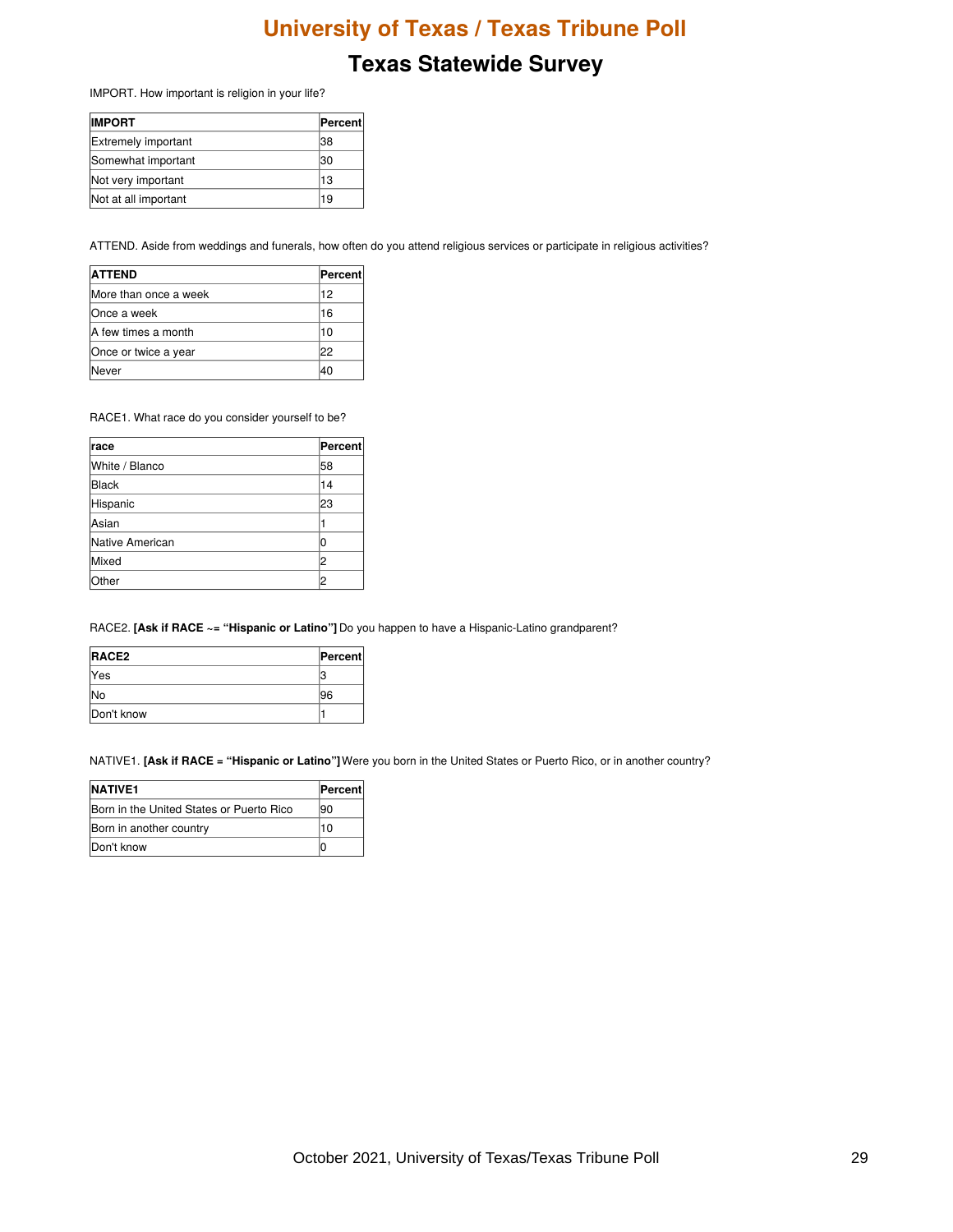# **Texas Statewide Survey**

NATIVE2. **[Ask NATIVE2 if answer 1 on NATIVE1]** Were your parents born in the United States or Puerto Rico, or another country?

| <b>NATIVE2</b>                                                              | Percent |
|-----------------------------------------------------------------------------|---------|
| Both of my parents were born in the United<br><b>IStates or Puerto Rico</b> | 61      |
| One of my parents was born in another<br>country                            | 23      |
| Both of my parents were both in another<br>country                          | 16      |

MOVE. Did you move to Texas from some other state?

| <b>MOVE</b> | Percent |
|-------------|---------|
| <b>Yes</b>  |         |
| <b>INo</b>  |         |

STATE. **[ASK IF MOVE=1]** Which state did you move from (most recently)?

| <b>STATE</b>              | <b>Percent</b> |
|---------------------------|----------------|
| Alabama                   | 2              |
| Alaska                    | 1              |
| Arizona                   | 3              |
| Arkansas                  | 1              |
| California                | 13             |
| Colorado                  | 6              |
| Connecticut               | 1              |
| Delaware                  | 1              |
| District of Columbia      | $\Omega$       |
| Florida                   | 4              |
| Georgia                   | 2              |
| Hawaii                    | 0              |
| Idaho                     | 0              |
| Illinois                  | 5              |
| Indiana                   | 3              |
| lowa                      | 1              |
| Kansas                    | 1              |
| Kentucky                  | $\overline{c}$ |
| Louisiana                 | 7              |
| Maryland                  | 1              |
| Massachusetts             | 1              |
| Michigan                  | 1              |
| Minnesota                 | 1              |
| Mississippi               | 1              |
| Missouri                  | 3              |
| Montana                   | 1              |
| Nebraska                  | 1              |
| Nevada                    | 1              |
| New Hampshire             | 0              |
| New Jersey                | 1              |
| New Mexico                | 4              |
| New York                  | 5              |
| North Carolina            | 2              |
| North Dakota              | 0              |
| Not in the U.S. or Canada | 1              |
| Ohio                      | 3              |
| Oklahoma                  | 3              |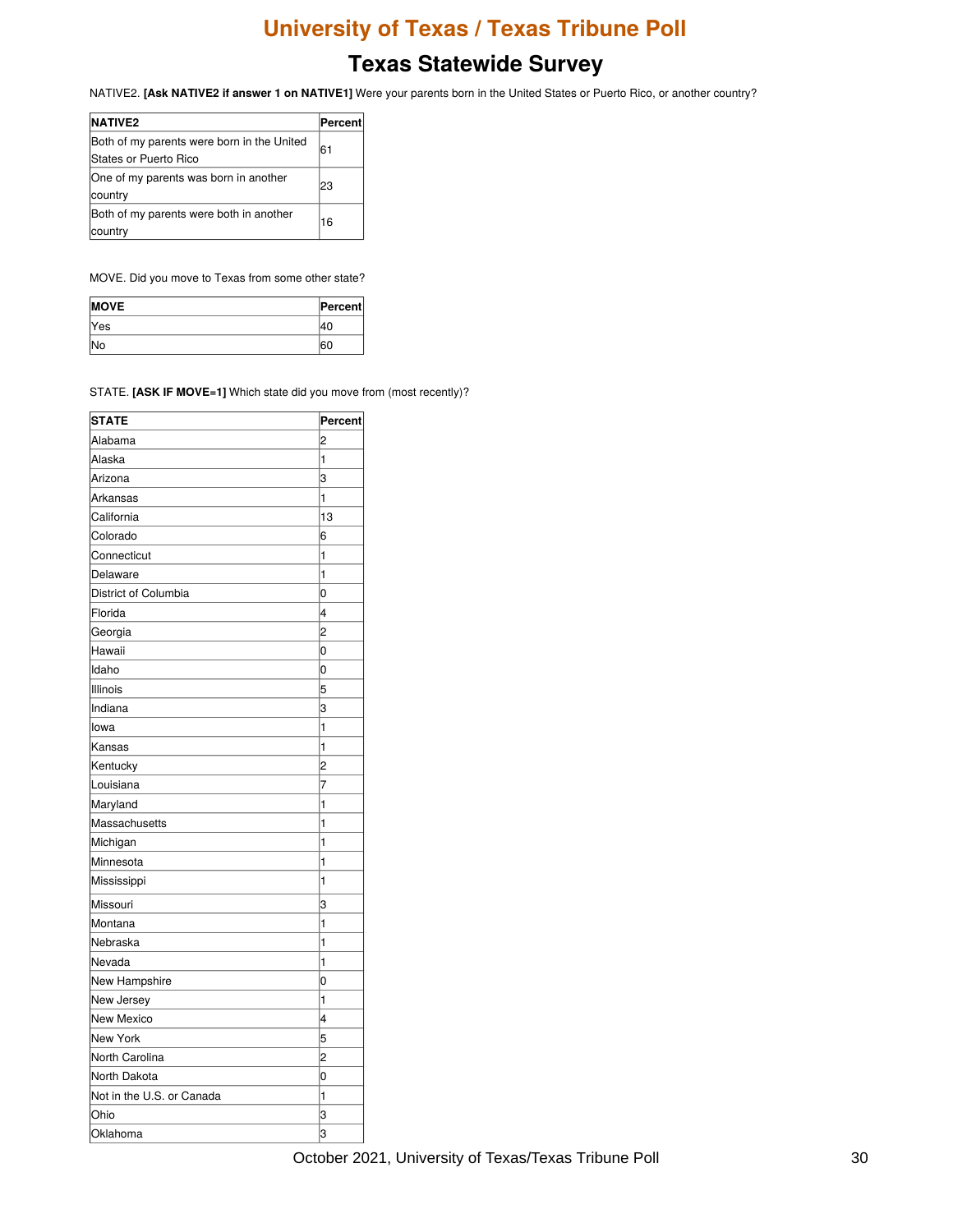# **Texas Statewide Survey**

| <b>STATE</b>   | Percent |
|----------------|---------|
| Ontario        | 0       |
| Oregon         |         |
| Pennsylvania   | 2       |
| Puerto Rico    |         |
| Rhode Island   |         |
| South Carolina |         |
| South Dakota   | 0       |
| Tennessee      | 2       |
| <b>Utah</b>    | 3       |
| Virginia       | 2       |
| Washington     |         |
| Wisconsin      |         |
| Wyoming        |         |

VETERAN Which of the following best describes your current situation? Please check all that apply:

| litem                                          | Percent |
|------------------------------------------------|---------|
| Active-duty military                           | 0       |
| <b>Military veteran</b>                        | 12      |
| Active-duty military in my immediate<br>family | 4       |
| Military veteran in my immediate family        | 20      |
| None of the above                              | 66      |

HOME. Do you own or rent your home?

| <b>HOME</b>  | <b>Percent</b> |
|--------------|----------------|
| lOwn         | 69             |
| <b>IRent</b> |                |

MARITAL. What is your marital status?

| <b>MARITAL</b>       | <b>Percent</b> |
|----------------------|----------------|
| Married              | 51             |
| Separated            | 2              |
| Divorced             | 10             |
| Widowed              | 5              |
| Single               | 27             |
| Domestic Partnership | 5              |

GENDER. What is your gender?

| gender         | <b>Percent</b> |
|----------------|----------------|
| Male           |                |
| <b>IFemale</b> | 53             |